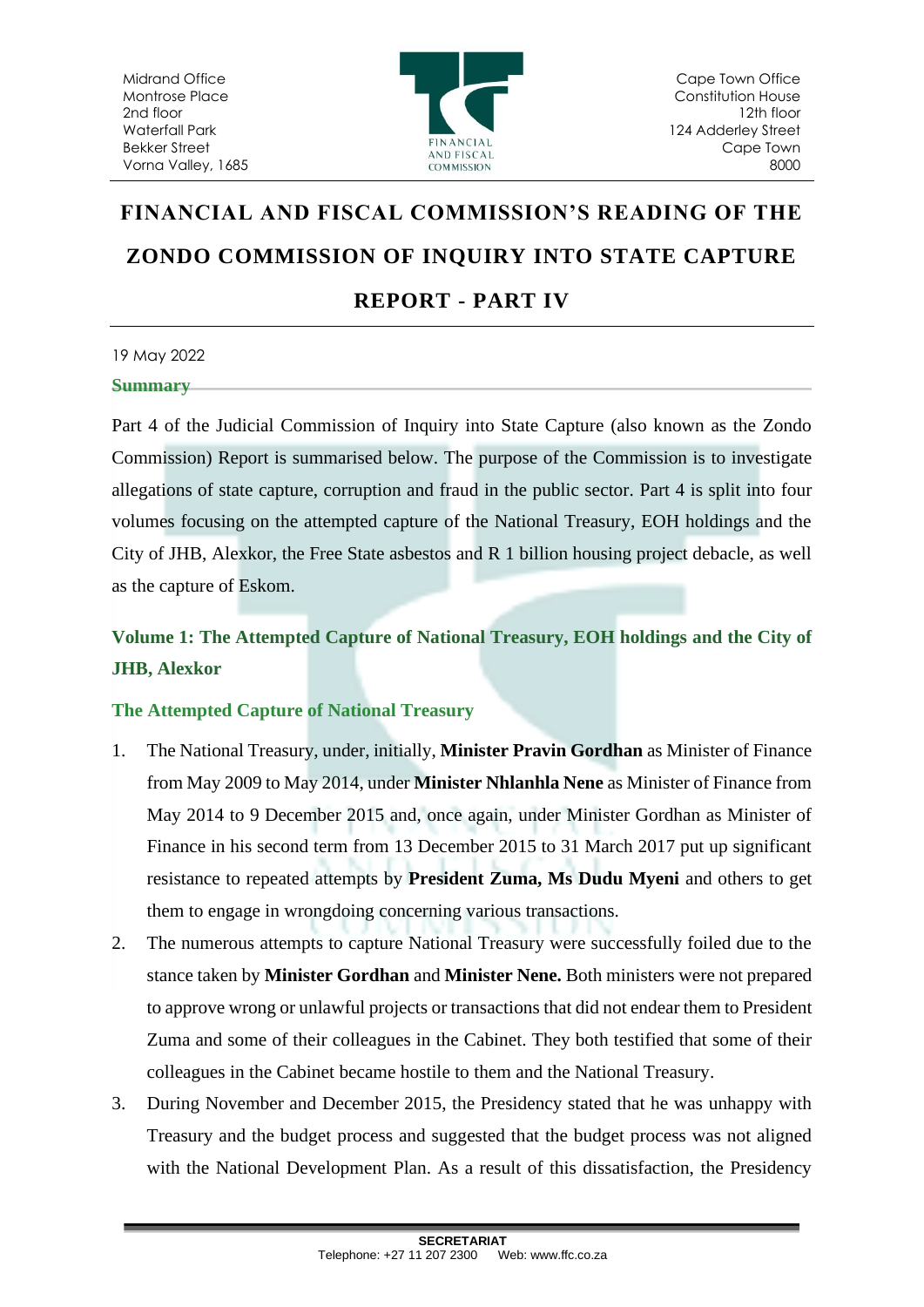attempted to move the Budget and budget processes to the Office of the Presidency and suggested that he would remove the Minister of finance and senior finance officials.

- 4. The critical features of the attempts to capture the National Treasury were:
	- a. The offer of the position of Minister of Finance and money by the Guptas to **Deputy Minister Mcebisi Jonas** in return for him working with them;
		- **Mr Mcebisi Jonas** was appointed as Deputy Minister of Finance by President Zuma on 26 May 2014; he occupied the position until 31 March 2017. Mr Jonas was approached numerous times by **Mr Duduzane Zuma** for a meeting until he agreed on 23 October 2015. The meeting took place at the Saxonworld residence of the Guptas. **Mr Rajesh (Tony) Gupta** was in attendance.
		- Mr Jonas testified that Mr Gupta then told him that he could immediately offer him R600 million if he agreed to cooperate with them. He would also become Minister of Finance and replace the soon-to-be-fired Minister Nene. Mr Gupta also noted that he had made Mr D Zuma a billionaire and had bought him a house in Dubai – Mr D Zuma did not dispute this in his testimony. Mr Gupta stated that the Gupta family earned about R6 billion from the fiscus through various entities and would like to increase the amount to R8 billion.
	- b. The *dismissal* of Minister Nene as Minister of Finance on 9 December 2015;
		- President Zuma stated that the reason for dismissing Mr Nene as finance minister was to deploy him in the position of Head of the Regional Centre of the BRICS Bank. This was a complete fabrication as President Zuma had no authority to make any appointments at the Bank. President Zuma could dismiss someone who did their job excellently if that person was not prepared to cooperate with the Guptas.
	- c. The appointment of **Mr Douglas van Rooyen** as Minister of Finance on 9 December 2015 to replace Mr Nene;
	- d. The appointment by Mr van Rooyen of advisors linked to the Guptas or their associates;
		- **Mr Lungisa Fuzile**, former Treasury DG, testified that **Mr Enoch Godongwana** called him on 9 December 2015, stating that "You are now going to get a Gupta Minister who will arrive with advisors". Mr Godongwana noted that the advisors would control the new Minister.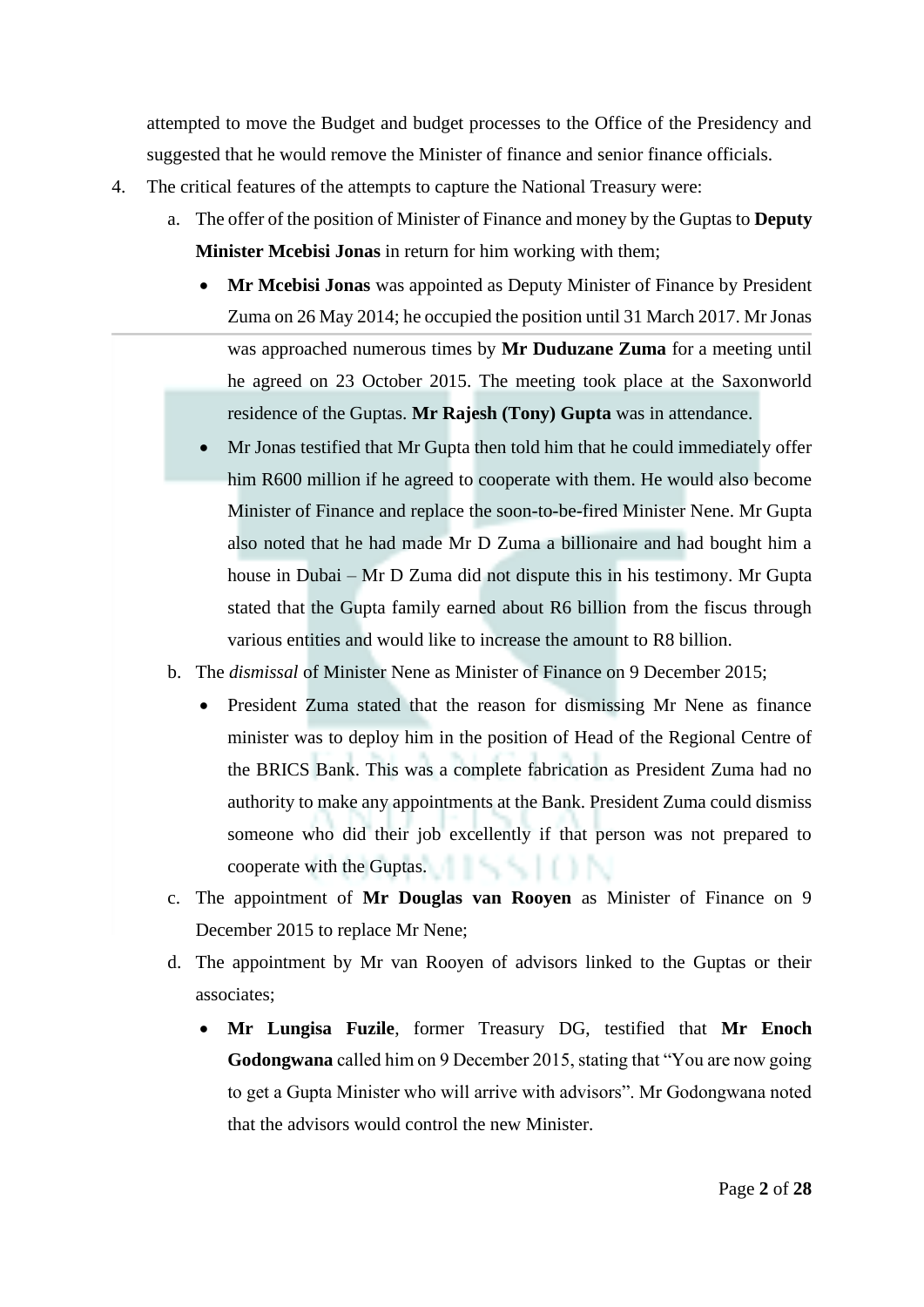- e. The transfer of Mr van Rooyen to the Ministry of Co-operative Governance and Traditional Affairs and the re-appointment of Minister Gordhan as Minister of Finance.
	- Due to immense market volatility and the crashing of the rand experienced after the announcement of Mr van Rooyen as Finance Minister, President Zuman was pressured to reinstate Mr Gordhan as Finance Minister to calm the markets.
- f. The harassment of Minister Gordhan by the HAWKS during his second term as Minister of Finance;
	- Mr Gordhan testified, under oath, that he dealt with several events which were aimed at forcing him to resign as Finance Minister so that another Finance Minister would be appointed who would allow the Treasury to be captured. Firstly, he noted the refusal of **Mr Tom Monyane** to account to him as Finance Minister on material issues at SARS. Secondly, Social Development Minister **Bathabile Dlamini** suggested that the President intervene in the National Treasury's scrutiny of the social grant payments. Thirdly, the Minister and other finance officials received ongoing threats for their amendment of the Financial Intelligence Centre Act<sup>1</sup>. Finally, it was announced that Mr Gordhan would be charged with fraud relating to former deputy SARS Commissioner Mr Ivan Pillay's early retirement, which he approved in 2010. The charges were later withdrawn.
- g. The dismissal of Minister Gordhan and Deputy Minister Jonas on 31 March 2017 and Mr Gordhan's replacement by **Mr Malusi Gigaba**.
	- Minister Gordhan and Deputy Minister Jonas were dismissed in 2017 based on a "rouge unit intelligence report" and replaced by Mr Gigaba, a more Gupta compliant Minister.
- 5. The transactions in respect of which Minister Gordhan and Minister Nene showed their resistance to wrongdoing were the Nuclear Deal, the PetroSA transaction, the Airbus transaction at SAA, and the Denel Asia Venture.

<sup>&</sup>lt;sup>1</sup> The amendments related to the improvement and strengthening of the various aspects of South Africa's financial intelligence capabilities. These amendments would assist in identifying the proceeds of crime, combat money laundering, terrorist funding and tax evasion.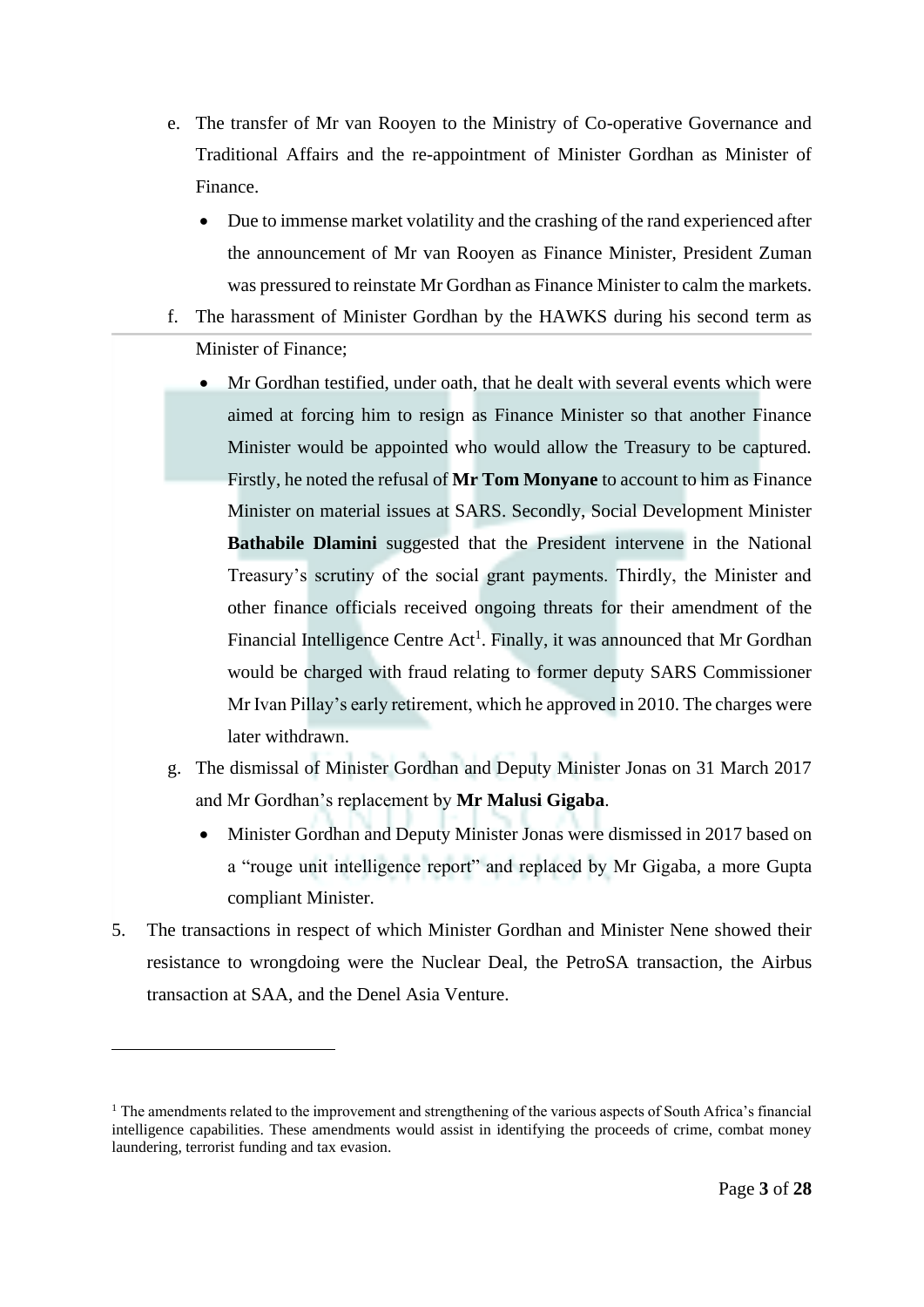- 6. A National Nuclear Energy Executive Coordinating Committee was established in 2011. In December 2013, the Department of Energy submitted a draft feasibility report for the nuclear programme to the National Treasury for review. The review did not constitute a proper, fully-fledged feasibility study, which still needed to be undertaken, and the procurement strategy still had to be clarified. The **Nuclear Deal** was drafted in September 2014. It comprised an agreement between South Africa and Russia relating to nuclear cooperation, including the design, operation, construction and decommissioning of nuclear power plants in SA. In June 2015, the Department of Energy presented to Cabinet a proposal to procure nuclear energy without the consultation of the National Treasury regarding the fiscal considerations of the project. In September 2015 National Treasury presented a report to Cabinet regarding the affordability of the nuclear project. The report noted that SA could not afford to procure 9.6GW of nuclear energy without a cash injection or sovereign guarantees. Treasury stated that construction only begins once the sovereign debt is stabilised and that procurement be implemented in a phased approach (2.4GW) to reduce pressure on the fiscus.
- 7. Further, Treasury deemed the project as high-risk. On 7 December 2015, Minister Nene and other officials from Treasury were invited to brief President Zuma on national department allocations for the 2016 MTEF. During this meeting, the Department of Energy presented the Nuclear Deal that did not include any of the recommendations made by the Treasury in September and ignored further concerns raised by Minister Nene and finance officials. The meeting resolved to take the 9.6GW recommendation presented by the Department of Energy to the Cabinet the following day. Subsequently, the Cabinet adopted the nuclear programme on 8 December 2015 – the same day Minister Nene was fired. A MISSION
- 8. From about 2012, the Department of Energy had been exploring the possibility of having **PetroSA** acquire a substantial share or 100 per cent of **Engen**. Engen was owned by a Malaysian company Petronas. During the first quarter of 2014, the National Treasury received an application for a guarantee amounting to R13.4 billion from the Department of Energy. The guarantee was meant to enable PetroSA to raise money to acquire 100 per cent of the shares in Engen. At the time, PetroSA had a relatively small balance sheet compared to Engen, and proper due diligence had not been completed. Also, there was no support for PetroSA's ambitions to become a National Oil Company within the NDP or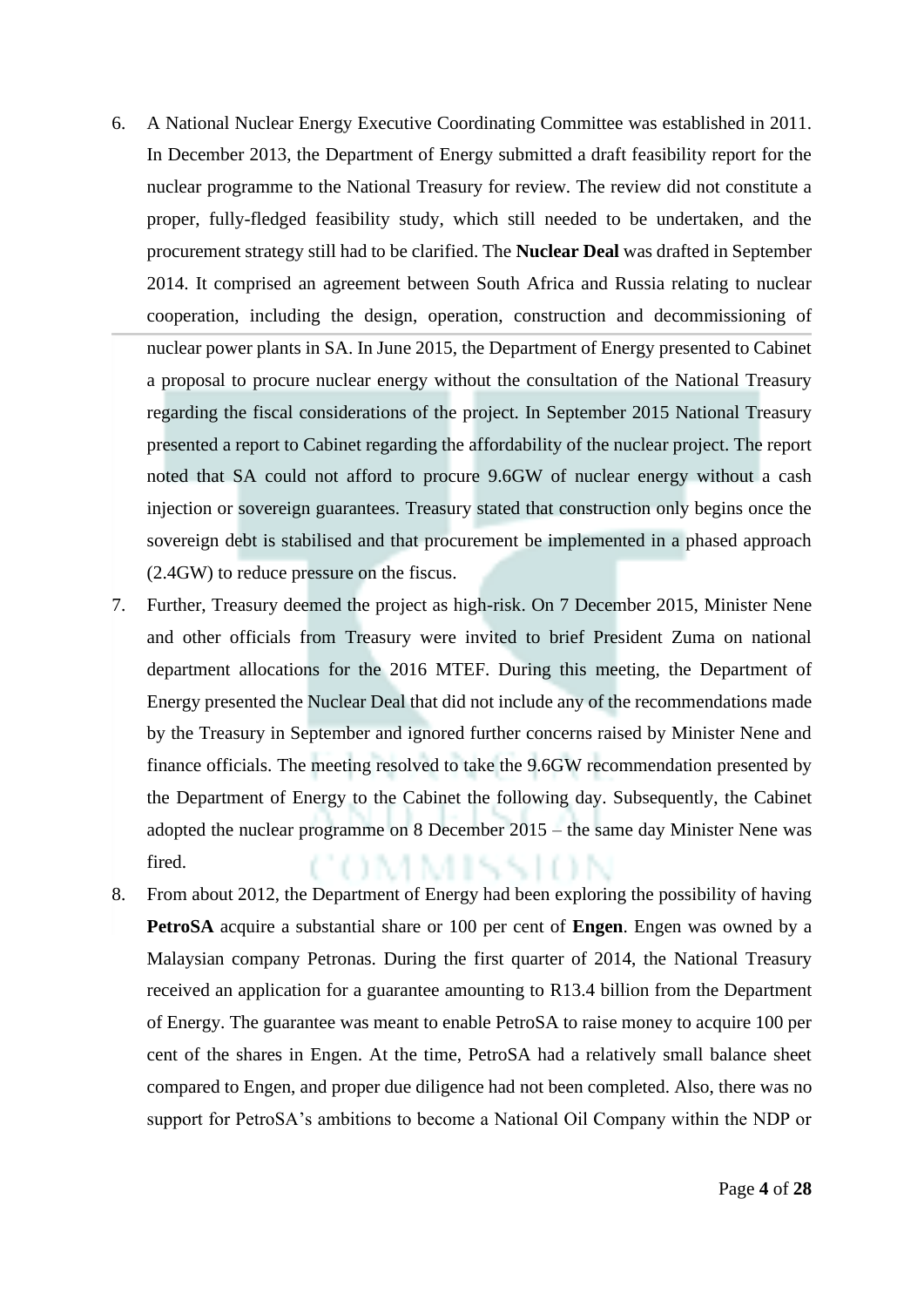the Industrial Policy Action Plan. After various meetings, National Treasury advised Minister Gordhan that the deal was not in the best interest of SA and was too risky. Minister Gordhan was subject to immense pressure to approve funds for the PetroSA acquisition. This was peculiar so close to the national elections (7 May 2014), which would result in a new Cabinet. On 25 April 2014, approved the guarantee to the total amount of R 9.5 billion with several conditions intended to safeguard the national revenue fund and the interest of SA.

- 9. In July 2015, SAA applied to Minister Nene for approval to enter into operating leases of five A330 aircraft instead of purchasing 10 A320 aircraft. Treasury evaluated the deal and found it beneficial to the airline – the Minister duly approved the transaction pending additional information provided in September 2015. Later in the month, on 29 September 2015, Minister Nene received a letter from the chairperson of SAA, **Ms Dudu Myeni,** seeking approval to pull out of the original deal and enter a new contract. The new deal proposed the sale and leaseback of the aircraft through a local supplier. Treasury, repeatedly having requested SAA to provide additional information explaining why they believed it was in the airline's best interest, with little having been forthcoming, Minister Nene decided not to approve the proposed amendment.
- 10. In October 2015, the National Treasury received correspondence from the Denel Board Chairman, **Mr Mantasha**, which was couched as a pre-notification of the intention of forming a partnership between Denel and VR Laser Asia to form Denel Asia. In December 2015, Mr van Rooyen and the Chairman of Denel submitted a formal application to approve the Denel Asia deal. Coincidentally, the letter was dated 10 December 2015, the first day of Mr van Rooyen's term as Minister of Finance. Towards the end of January 2016, Treasury had learnt, through the media, that Denel had already gone ahead and formed Denel Asia without obtaining the requisite approval and without even reaching out to communicate with the Treasury.

## **EOH Holdings and the City of JHB**

11. **EOH Holdings** (Pty) Ltd (EOH), a company that specialises in the provision of technology services to business and government, is a unique case in that it **proactively approached the Commission to disclose publicly what wrongdoing had taken place historically** within its ranks. The Board of EOH and its current CEO, Mr van Coller, have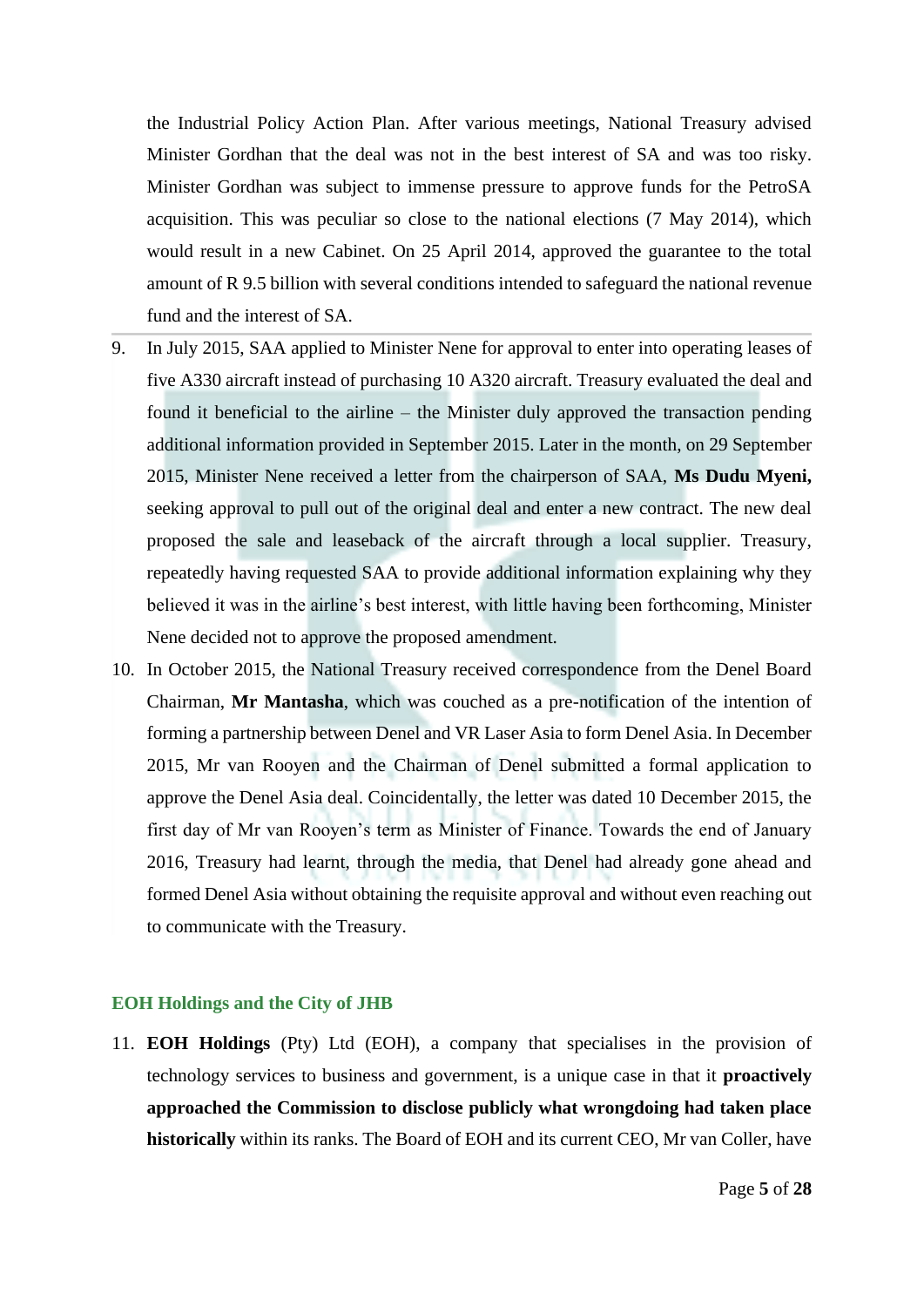appointed ENS Forensics to conduct independent investigations into EOH's historical involvement in irregular and corrupt procurement practices in an attempt to rectify past wrongdoing and prevent future wrongdoing at EOH.

- 12. Some broad features that allowed wrongdoing to thrive at EOH included opaque delegations of authority, artificial or inflated software licence sales, tender irregularities, inappropriate gifting and donations, and the use of politically connected middlemen and sub-contractors as conduits for kickbacks. Additionally, EOH's contracts involved commission payments to "introducers", substantial payments for sub-contractors who appeared to perform no material work on contracts, and "teaming agents" that were not linked to any particular work but served as the justification for multi-million rand payments out of proceeds of public sector contracts. EOH identified R865 million that it spent on such arrangements.
- 13. EOH acquired **Tactical Software Solutions Managed Services** (Pty) Ltd (TSS Managed Services) in 2011. Mr Jehan Mackay, together with his father, owned TSS Managed Services prior to the acquisition and retained his position as the Manager Director of TSS after the acquisition. Mr Makhubedu was employed by the TSS Group and became a Business Development Executive at EOH in 2014, working with Mr Mackay. Mr Makhubedu had a close personal relationship with Mr Makhubo, Treasurer of the Greater JHB Region of the ANC, who later became mayor of Johannesburg. They were partners in several private companies as well as with Mr Barry, a former financial manager at the TSS Group, in many cases. Mr Makhubedu assisted EOH in procuring several contracts worth hundreds of millions of rands from the City of Johannesburg (JHB).
- 14. Mr Makhubedu, Mr Makhubo and Mr Barry had an interest in three particular entities.
	- i) **Molelwane Consulting CC** (Molelwane) was an entity owned by Mr Makhubo. It received payments and loans from TSS Managed Services and loans from **Mfundi Mobile Networks** (Mfundi), an entity where Mr Barry was a director.
	- ii) Mfundi concluded a 'teaming agreement" with the SAP (systems applications and products) services business unit of EOH Mthombo. The teaming agreement appears to have been a cover for Mfundi to make payments for the benefit of Mr Makhubo and the ANC in return for the grant of contracts to EOH by JHB.
	- iii) **Prime Molecular Technologies**, an entity whose directors were Mr Makhubedu and Mr Barry, acted as a conduit for EOH by paying R70 000 to Molelwane.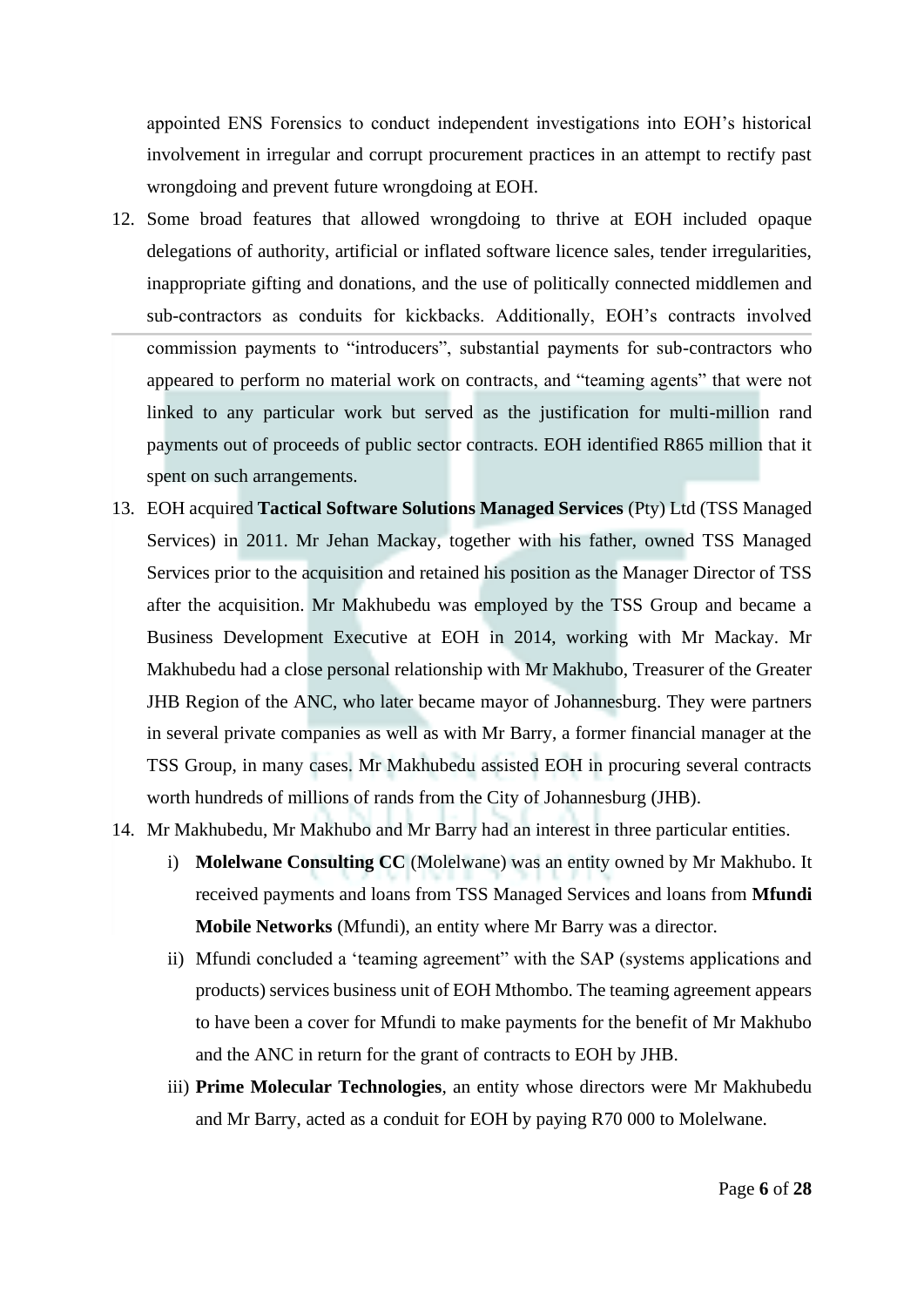- 15. Prior to the acquisition, **TSS Managed Services entered into a "teaming agreement" with Molelwane** in 2009. In 2012, EOH paid R1.35 million to Molelwane. Over the period of the "teaming agreement", EOH concluded a number of agreements with the City of JHB. One such agreement was a contract awarded to TSS Managed Services for ICT services with a tender award value of R38.4 million and to EOH Mthombo for ICT Security with a tender valued at R26 million. The contract period was from 2010 to 2012 and thereafter irregularly extended. Another agreement was a contract awarded to EOH Mthombo for SAP support services from 2012 to 2016 and irregularly extended after that. A number of suspect payments were made by EOH to third parties who appear to have done no work on the contract.
- 16. In addition to the above contracts, the Commission heard evidence on two other contracts, detailed below.
- 17. The first contract is the **2014 Network and Security Infrastructure Upgrade Contract between the City of JHB and TSS Managed Services**. Mr Makhubedu, Mr Barry, and Mr Makhubo conspired to procure the improper acceptance by the City of JHB of an unsolicited proposal from TSS Managed Services for the provision of Network Infrastructure and Security Services to the value of over R100 million. The improper process involved repeated payments to Mr Makhubo's entity, Molelwane, from EOH entities or indirectly through Mfundi or entities of Mr Makhubedu to whom Mfundi had paid R1.2 million. It also involved regular donations to the ANC from the same sources, both in the form of direct donations to the ANC and in the form of payment of expenses of the ANC.
- 18. The second contract is the **City of JHB SAP Upgrade Contract with EOH Mthombo** from 2016 to 2019. Evidence suggests that Mr Makhubedu, Mr Barry, Mr Makhubo, Mr Mackay, Mr Laher (EOH employee) and Mr Mutileni (EOH employee) conspired to procure the improper award to EOH Mthombo of this contract worth R404 million. The improper process involved repeated payments to Molelwane from EOH entities or indirectly through Mfundi out of amounts which Mfundi accounted for as sales income. It also involved regular donations to the ANC from the same sources, both in the form of direct donation of computer equipment to the ANC by EOH Mthombo and in the form of payment of election expenses of the ANC by Mfundi out of the R16 million paid to Mfundi by EOH Mthombo.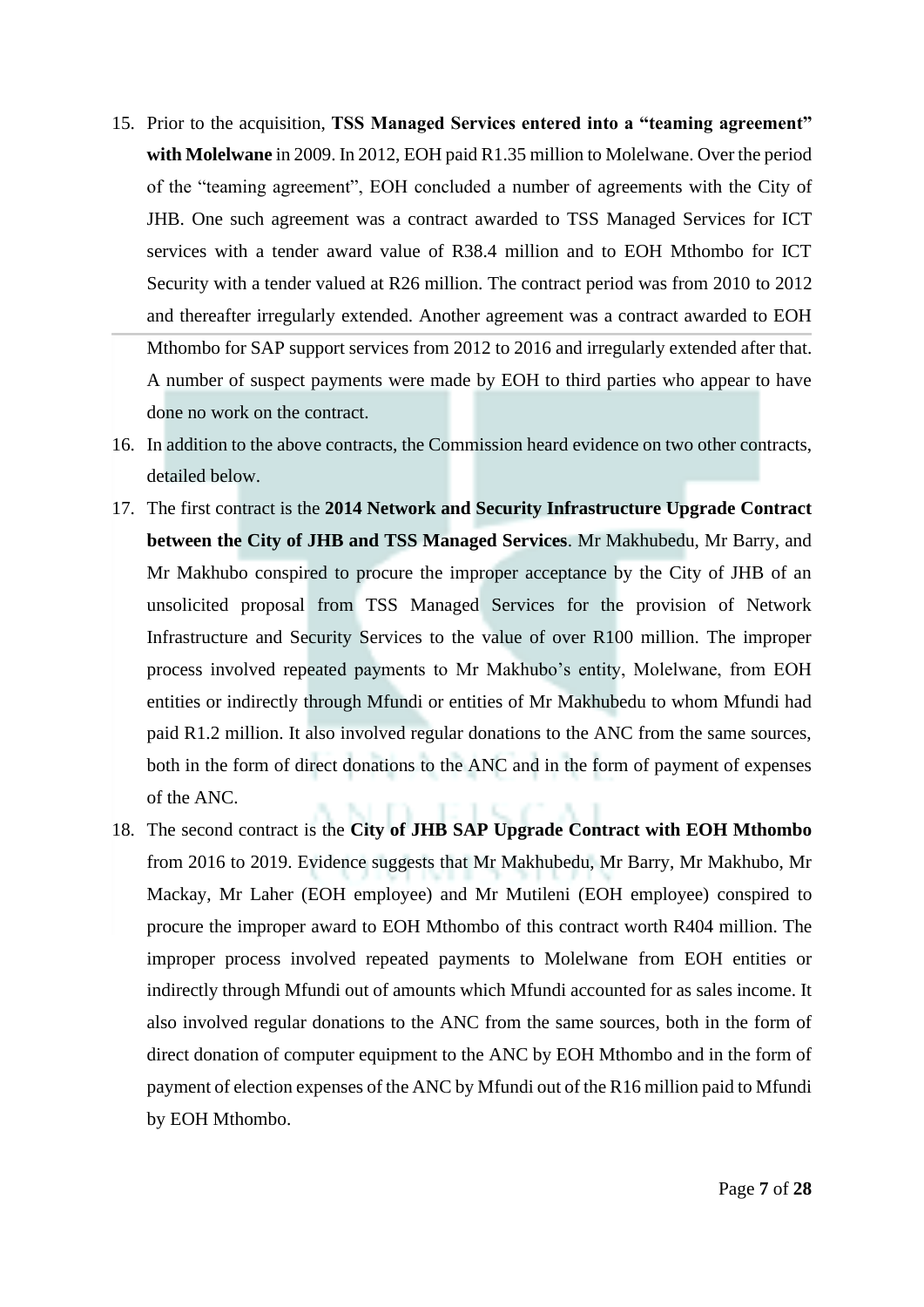- 19. Mr Kodwa has been Deputy Minister in the Presidency responsible for State Security since August 2021. At the time of these events in the report, Mr Kodwa was not a public official but an employee of the ANC and its spokesperson. Around 2015, EOH-related entities and Mr Mackay made cash payments in the aggregate amount of R1.6 million to Mr Kodwa. This included R1 million for the purchase of a Jeep motor vehicle. EOH and Mr Mackay also provided luxury accommodation to Mr Kodwa, costing hundreds of thousands of rands. Mr Kodwa insists that the payments were not related to the procurement of government contracts by EOH. However, evidence shows that Mr Mackay engaged with Mr Kodwa concerning substantial donations to be made to the ANC by the EOH group and repeatedly attempted to engage him in relation to pending EOH Group tenders. It is clear that Mr Mackay attempted to buy influence by making the payments and providing luxury accommodation. The Commission saw no evidence of impropriety on part of Mr Kodwa (mostly due to time constraints) but nevertheless, he is beholden to Mr Mackay to whom he owes more than R1.7 million. It is, thus, recommended that the President consider Mr Kodwa's position in State Security.
- 20. The Commission notes that it did not engage in any investigations involving municipalities other than JHB and, even then, only two or so tenders. However, there may be many municipalities in which certain entities do exactly what EOH used to do in relation to JHB.

#### **Alexkor**

#### Background

1. In 2003 the Constitutional Court heard a matter between the **Richersveld Community**, on the one hand, and the State and Alexkor, on the other. The Richtersveld Community claimed restitution of land from which they had been unlawfully dispossessed by the state in the 1920s, when diamonds were discovered in the area. The Court found that the Community had been dispossessed due to racially discriminating laws prevailing at the time. Thus, the Community was entitled in terms of the Restitution of Land Act to "restitution of the right to exclusive beneficial occupation and use, akin to that held under common-law ownership, of the subject land (including its minerals and precious stones)".<sup>2</sup> Since the late 1920s the State exploited the land for own benefit and later

<sup>&</sup>lt;sup>2</sup> The State and Alexkor contended that when the land in question was annexed in 1847, British law became applicable which extinguished the Community's Indigenous land rights. However, the Constitutional Court found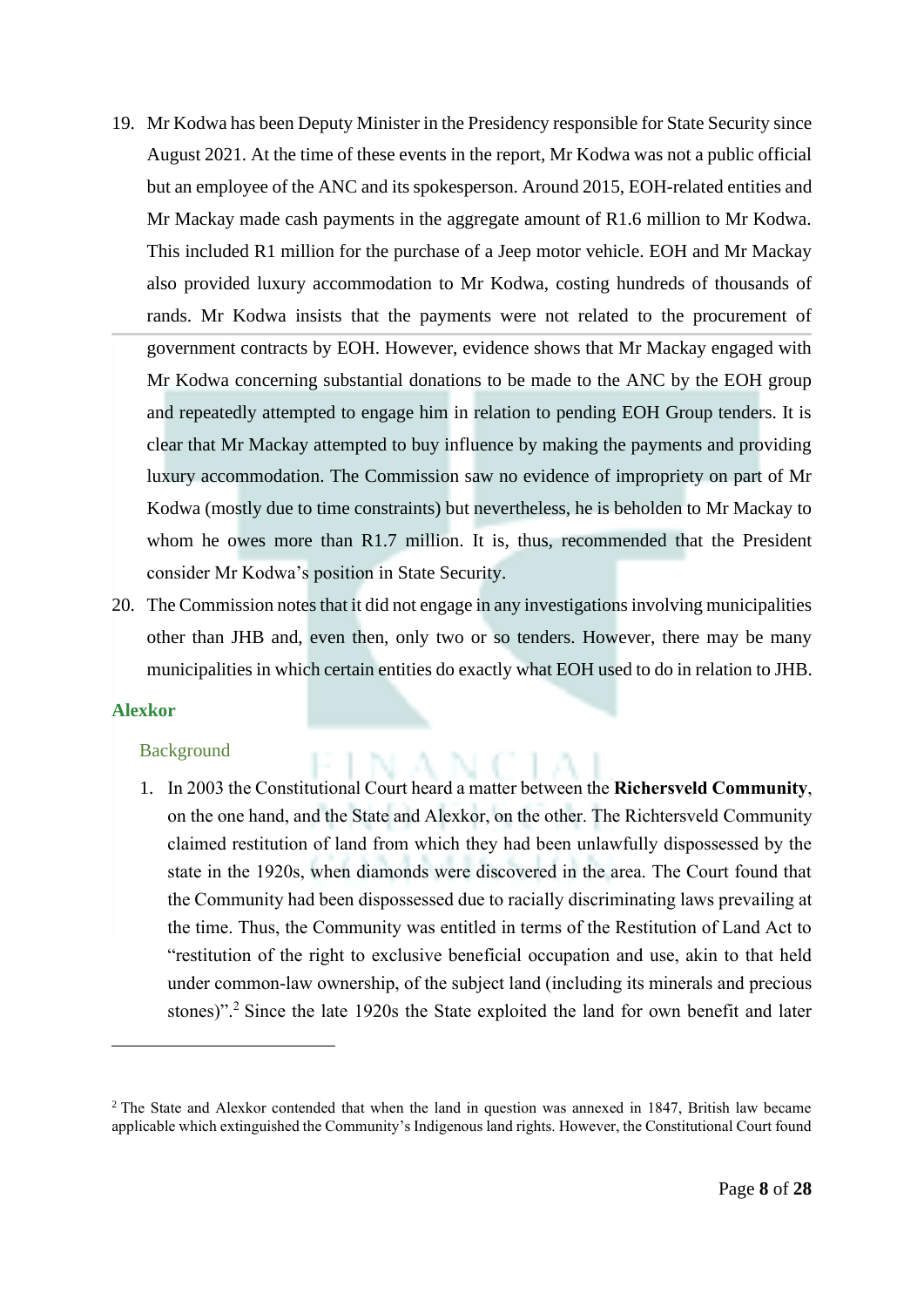transferred it to Alexkor – a public entity wholly owned by the state with the Minister of Public Enterprises as its shareholder representative.

- 2. A settlement agreement was concluded in 2007 between the Richtersveld Community, Alexkor and the state. A joint venture between Alexkor and the community was agreed upon, known as the Pooling and Sharing Joint Venture Agreement (**PSJV**).
- 3. The parties agreed that Alexkor would retain its marine mining rights, but that the land mining rights would be transferred to a company formed by the Richtersveld Community (RMC), and that these rights would be exploited jointly.<sup>3</sup>

# State capture at Alexkor

- 4. Mr Craythorne alleged that there was state capture at Alexkor and the PSJV by the Gupta racketeering enterprise and persons associated with it.<sup>4</sup> An investigation conducted by Mr Dekker into the business activities of Alexkor, the PSJV and a company **Scarlet Sky Investments** 60 (Pty) (Ltd) (referred to as SSI) - who was appointed by the PSJV to market and sell all of the diamonds it produced - revealed that SSI had links to the Guptas enterprise through its main shareholder, **Mr Moodley**.
- 5. Prior to being appointed, SSI was a formant dormant company with no license to trade in diamonds and had no records of dealings in the diamond industry.
- 6. The evidence indicates that the **tender process was manipulated,** and that SSI was favoured, when in fact it should have been disqualified. SSI's bid failed to meet the specified minimum requirements of the tender yet was awarded the contract in February 2015.
- 7. In particular, SSI had: "i) no track record in the diamond industry; ii) no experience in trading in diamonds or in cutting and polishing rough diamonds; iii) no cutting or polishing factory; iv) no licence to buy rough diamonds; v) no licence to sell rough diamonds; vi) no BEE certificate (which it only acquired after being awarded the tender)".
- 8. The decision of the members of the tender committee Mr Bagus, Dr Paul and Mr Korabie – to award the tender to SSI, **contrary to the interests of PSJV**, provides

that the Richtersveld Community's ownership rights were not extinguished by the time the Precious Stones Act of 1927 was enacted. The Precious Stones Act treated the land as belonging to the state and effectively dispossessed the Community of their ownership rights.

<sup>&</sup>lt;sup>3</sup>In accordance with the PSJV, the joint venture was mandated to contract contracts on behalf of Alexkor and RMC for mining and marine activities.

<sup>&</sup>lt;sup>4</sup> The Commission in terms of its TORs is permitted to determine whether attempts were made, by inducement or for gain, to influence directors of the boards of SOEs and whether there were any irregularities, undue enrichment, corruption and undue influence in awarding contracts.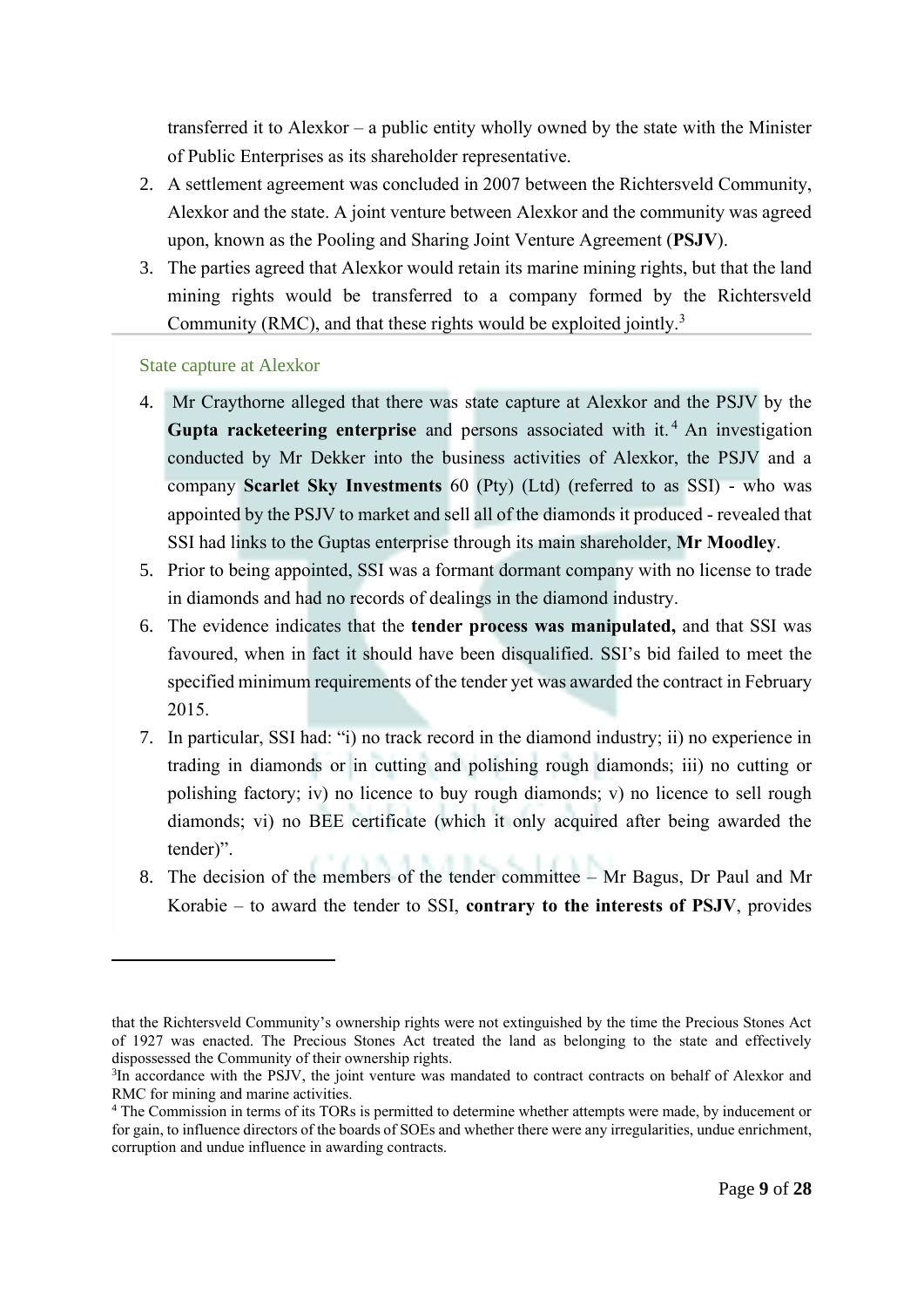reasonable grounds to conclude that they were in breach of their fiduciary duties under section 76 of the Companies Act.

- 9. Prima facie evidence in the report establishes reasonable grounds to believe that **Mr Carstens** and **Ms Kellerman** may have made significant misrepresentations to the board and possible committed the offence of fraud. There are also strong grounds to believe that SSI may have contravened the Diamond Act and further investigation is warranted here.
- 10. The **lack of due diligence** and verification exercise also brings to question whether the ARC members – Ms Lebhobye, Mr Haasbrook and Mr Bansi – conducted their investigation with the necessary due diligence and fidelity in line with their fiduciary duties.
- 11. The ARC failed to properly investigate the Public Protector's complaint, which included the concern that SSI (a) was a shelf company without any track record, (b) provided no beneficiation of the diamonds for the benefit of the community, and (c) did not comply with BBBEE legislation.
- 12. In 2016, the contract with SSI was extended with irregularities and eventually terminated by the PSJV in 2020. The parties remain in contractual dispute.
- 13. According to the Commission's report, there is **no evidence that SSI provided any meaningful beneficiation service**, which was a key objective of the contract intending to benefit the Richtersveld Community.
- 14. Although the Commission's investigations are limited, the proposed diversification of coal mining, between 2013 and 2017, reveals to some extent that Alexkor aligned themselves with the Gupta enterprise and adds to the overall picture of state capture.

# **Volume 2: The Free State Asbestos and the R1 Billion housing Project Debacle**

**Free State Asbestos project**<br>  $\begin{bmatrix} 1 & 1 & 1 \\ 1 & 1 & 1 \end{bmatrix}$ 

- 21. The project involved an irregular tender contract for the eradication of asbestos for 300000 houses. The Provincial Department of Human Settlements set aside R255 million for the project.
- 22. The Provincial Department approved an unsolicited proposal from a joint venture, namely, **Blackhead Consulting/Diamond Hill Joint Venture**, without following a competitive process.
- 23. Although roughly **R255 million** was paid to the joint venture, no asbestos was removed from the roofs of houses as planned as they had no prior experience and lacked the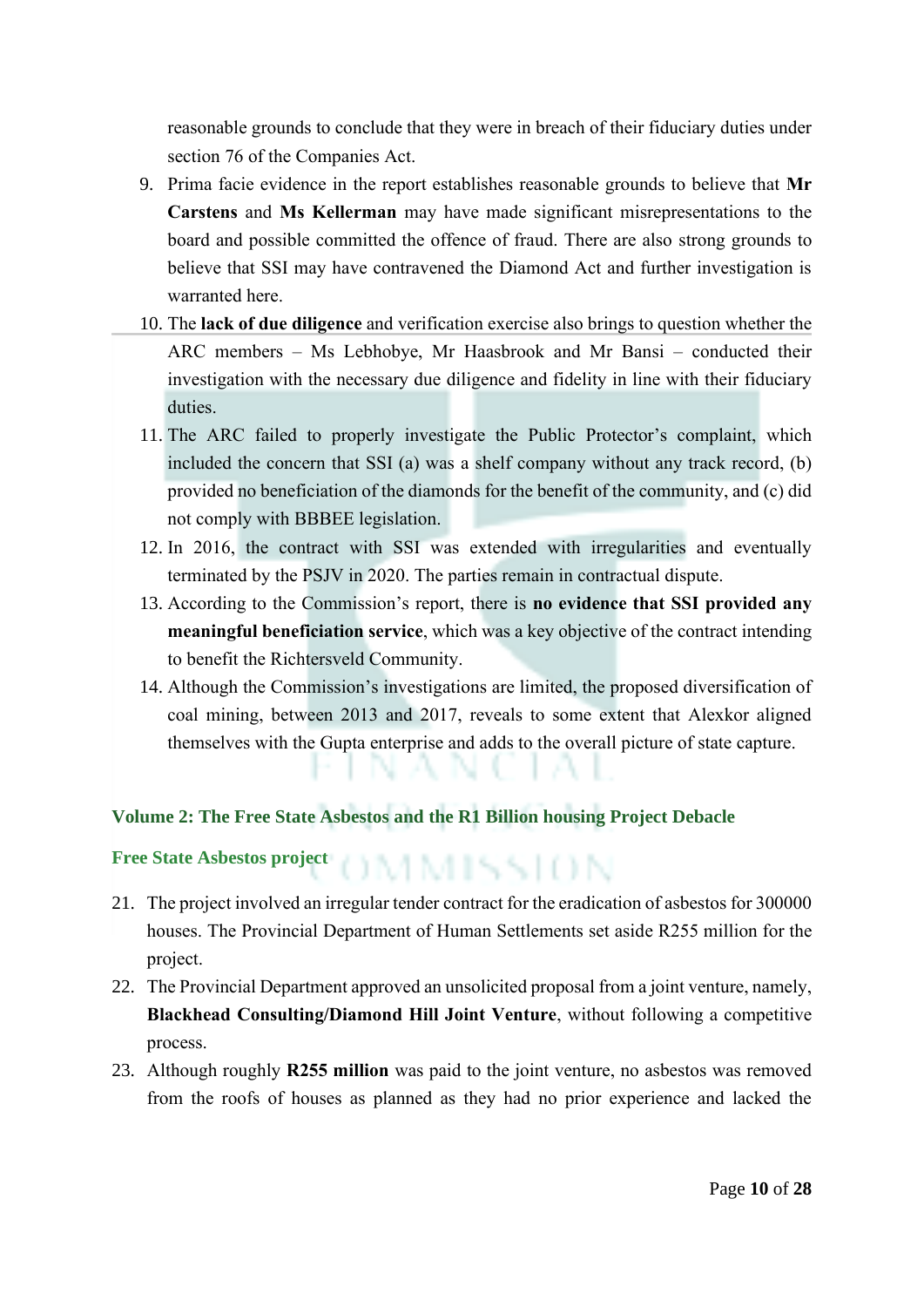necessary skill, experience, training or qualification to undertake the work they were contracted for.

- 24. In October 2014, Mr Mokhesi wrote to the Director and CEO of Blackhead Consulting/Diamond Hill Joint Venture, **Mr Sodi**, appointing them to undertake the "audit and assessment of asbestos, handling of hazardous material, removal and disposal of asbestos-contaminated rubble and replacement with SABS approved materials in the Free State Province". It appears from the evidence that the role of Blackhead Consulting was to merely act as a middleman and that the actual work would be outsourced by the Blackhead/Diamond Hill joint venture to **subcontractors**, including Mastertrade 232 (Pty) Ltd, the Ori Group (Pty) Ltd and Zenawe Consulting (Pty) Ltd.
- 25. Based on the evidence, the Commission is of the view that the project was a **scam from its inception**, intended from the outset to unlawfully benefit a certain business consortium. Financial gains benefitted the Head of the Department of Human Settlements of the Free State province, **Mr Mokhesi**, and the Director-General of the National Department of Human Settlements, **Mr Zulu**, amongst others. Elias Sekgobelo **"Ace" Magashule**, **Tony Gupta** and Gupta associates were key players in the irregularities and corrupt activities that occurred within the Free State Asbestos saga.
- 26. A total sum of **R230 million** was paid by the Free State Department of Human Settlements to Blackhead/Diamond Hill joint venture. From their bank account, funds were transferred as follows: **R70 863 000** was paid to Blackhead Consulting's bank account, **R112 955 500** was paid to 605 Consulting solutions (an entity owned by Mr Mpambani), and **R36 483 597** was paid to Mastertrade.
- 27. In respect of complaints lodged, the Public Protector found that the allegations of irregularities and improprieties in the award of tender for the eradication of asbestos roofs in the Free State to have been substantiated, amounting to a **breach of Treasury Regulation 16A6.6** and **improper conduct** by the Head of Department of Free State Human Settlements.
	- a. Furthermore, the failure to issue a Request for a Quotation (FRQ) in the market resulted in a breach of the Department's Supply Chain Management Policy and contravened Treasury Regulation 16A.9.
	- b. The irregularities in the award of the tender amounted to "improper conduct" as envisaged in section 182(1) of the Constitution, "maladministration" as envisaged in section 6(4)(a)(i) of the Public Protector Act and overall abuse of the procurement system.
	- c. The Public Protector also found the services provided not to be cost-effective and that the Department did not receive value for money. It was further found that the omission of the Head of Department to act on the Auditor-General's report (2015)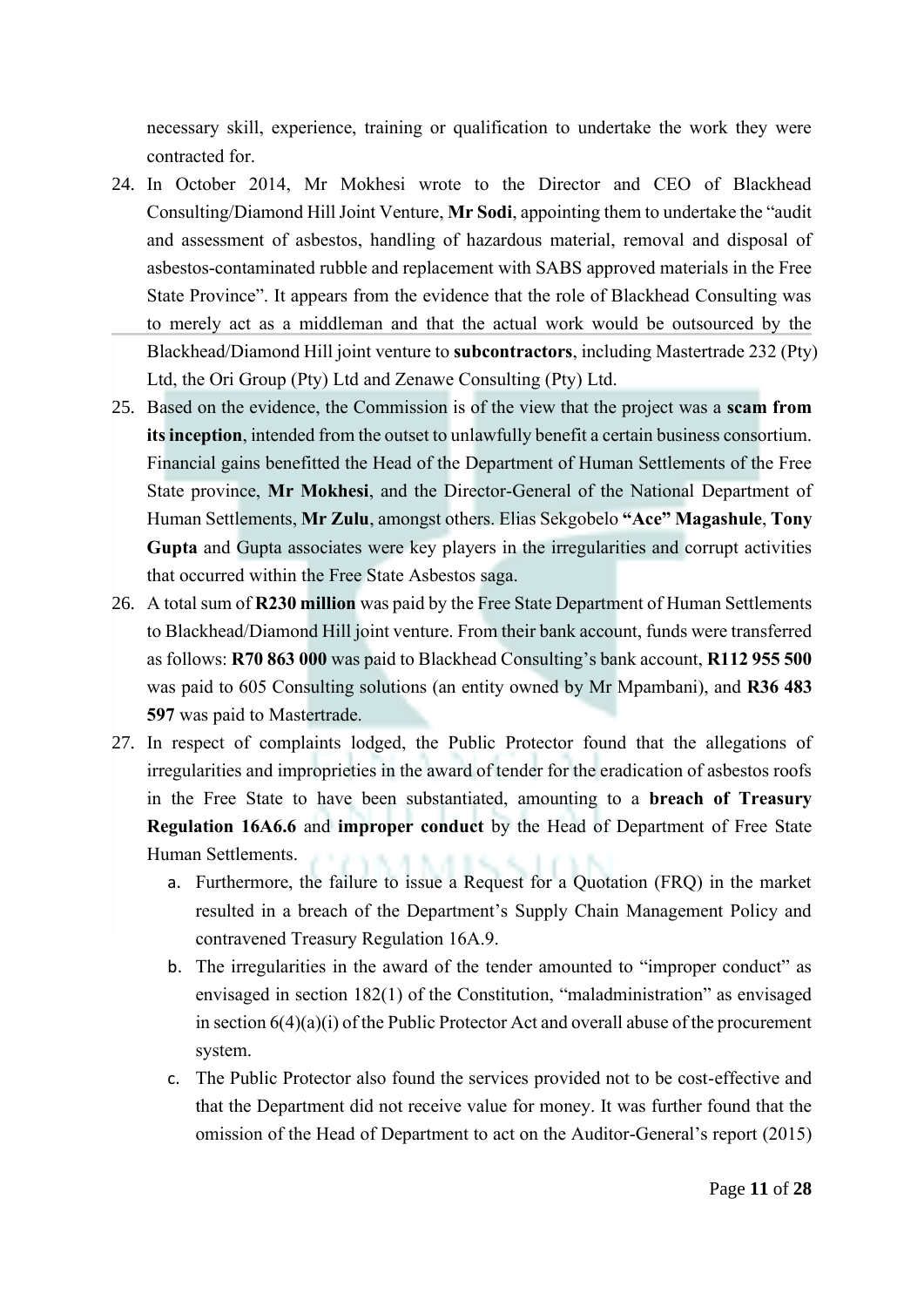amounted to gross negligence in terms of section 86 of the PFMA and that he failed to execute his fiduciary duties.

- 28. The Commission's investigations revealed that payments were made from the joint venture to several **secret beneficiaries**, amounting to millions of rands. Some of the beneficiaries included Colin Pitso, former Chief of Staff of Gauteng MEC Housing (R6.5 million), Bongani More, Deputy Director General of Human Settlements Gauteng (R7.5 million) and Zweli Mkhize, former Minister of Health and Treasurer-General of the ANC (R6.5 million). Kickbacks from the projected included a R650 000 payment from **Mr Sodi**'s company towards the purchase of a house in which **Mokhesi** lived at the time.
- 29. The Commission's report finds that no asbestos was removed and that the firm contracted to undertake the work, headed by Mr Sodi, was not qualified to do so. Furthermore, there was no enquiry made by the Department into whether Blackhead Consulting or Diamond Hill had the necessary qualifications and expertise in the scope of the work to be carried out by the joint venture. No due diligence was performed by the Head of the Department or any of the officials in the Free State department when it came to appointing the service provider, amounting to a complete disregard for essential processes evaluating and scrutinising the viability of the project. Overall, what is clear from the evidence is that the Premier at the time, **Mr Ace Magashula**, did not intervene to prevent this debacle from occurring. Nor did the majority party of the province, the ANC, take any steps to hold the Premier to account for the dismal failures surrounding the asbestos project.

# **Free State R1 Billion Housing project**

- 30. In **March 2010**, the Free State's Department of Cooperative Governance, Traditional Affairs and Human Settlements decided to allocate **R1.3 billion** for the construction of low-cost housing units.<sup>5</sup> A scheme was devised to spend the money, resulting in over R500 million being paid to over 100 contractors in the form of advance payments prior to any work being done.
- 31. None of the contractors appointed to build the RDP houses in 2010/2011 were appointed through a **competitive bidding process and no procurement processes were followed**

<sup>&</sup>lt;sup>5</sup> The funds for this project were allocated from the Division of Revenue Act (known as 'DORA' funding). National Treasury had allocated approximately R1.42 billions of DORA funding to the Free State Department of Human Settlements for the specific purpose of constructing low-cost housing in the province during the 2010/2011 financial year. Due to the collapsed tender process, halfway through the financial year no houses had been built. By October 2010, only 10% of its funding allocation had been spent. Thus, the Minister of Human Settlements (Mr Sexwale at the time) gave notice to the provincial department requiring them to submit a recovery plan showing how it intended to improve its expenditure and delivery of low-cost housing.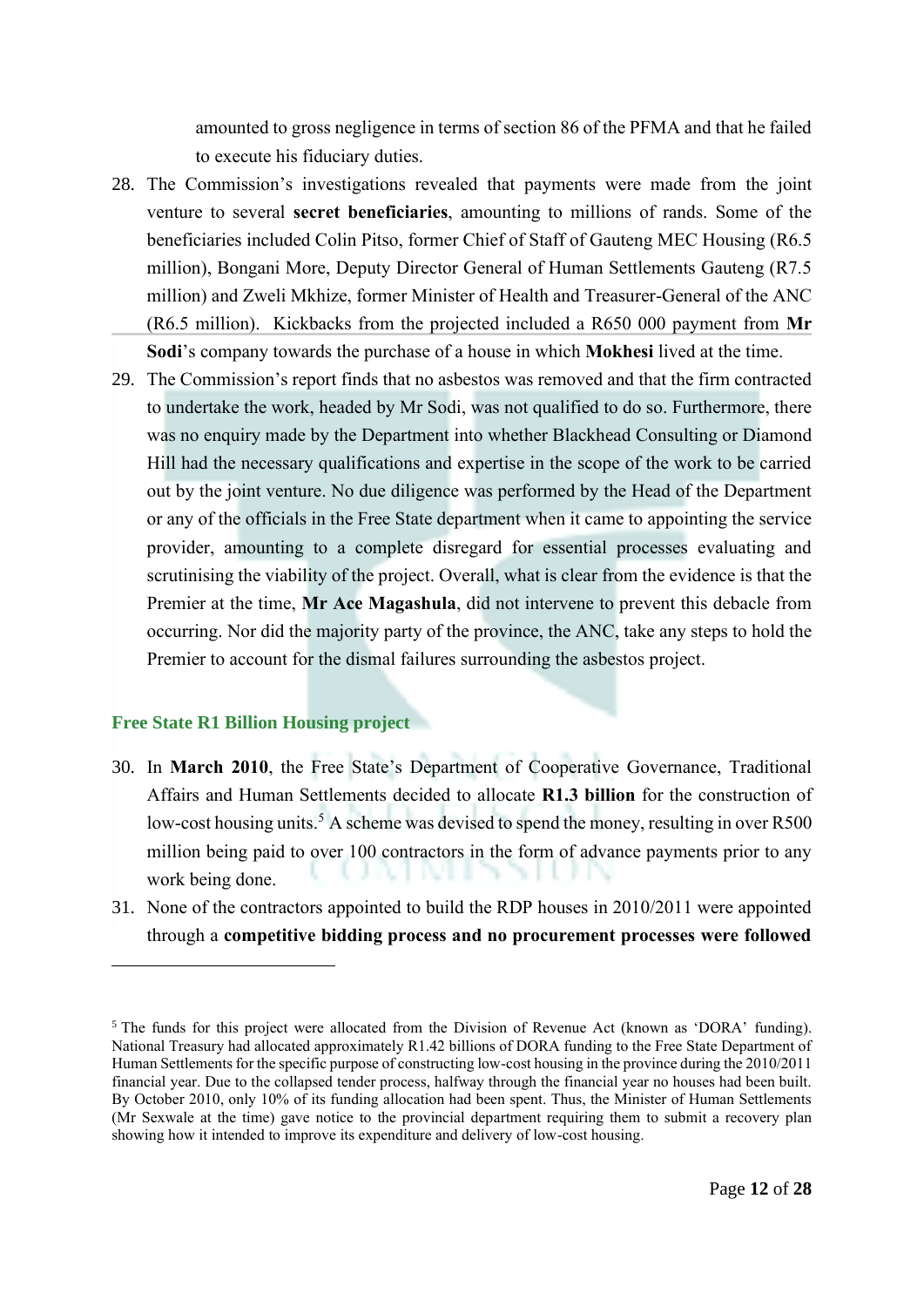in securing these tenders. Payments to contractors were made in the absence of written agreements and without proof of any houses being built.

- 32. The Commission found that **R531 552 897** was paid by the Department to suppliers, oftentimes without certified invoices that were patently false and without materials were supplied, despite payments being made in advanced. Only 64.8% of this amount could be converted into certified progress.
- 33. In response to the concerns raised by both the Minister and the National department of Human Settlements in respect of poor progress and gross underspending of the project, the provincial department formulated the Expenditure Recovery Plan (ERP). In terms of the ERP, the Free State Department of Human Settlements would spend R1 billion before the end of the 2010/11 financial year and complete 12800 houses – a highly ambitious and likely unattainable goal.
- 34. The ERP devised by the provincial department was unlawful because it made misrepresentations and by virtue of the way the ERP would be executed, i.e., through an Advanced Payment System (APS) – which was illegal both in terms of DORA and the PFMA.
- 35. As part of the **Forensic Reports**, the Auditor-General found that the Department had made advance payments to contractors amounting to R481 466 806. Furthermore, money spent on houses resulted in fruitless and wasteful expenditure: R597 364 paid for housing developments could not be physically verified, while an amount of R217 399 was paid for housing not yet completed.
- 36. The **Special Investigating Unit** (SIU) conducted an investigation into the advance payments made by the Free State Department of Human Settlements and found that an amount of R831 836 048 was made in advance payments to suppliers during the 2010/11 and 2011/12 financial years. The report found that this amount constituted unauthorised expenditure and was in contravention to the law.
- 37. The SIU report found that the Accounting Officer acceded to the cancellation of Tender LGHB01/10/11 and entered into agreements with service providers in contravention of section 217 of the Constitution and section 38(1)(a)(iii) of the PFMA.
- 38. The SIU report also found that **Mr Mokoena**, as the Accounting Officer, committed a criminal offence in terms of section 86(1) of the PFMA.
- 39. In summary, a number of key factors contributed significantly to the complete failure of the housing project: In February 2010, the Premier, **Mr Ace Magashule**, announced that bigger RDP houses would be built apparently in the absence of proper consultation with the Department of Human Settlements in the Free State, resulting in difficulties for contractors who were required to build bigger houses at the same initial price they were initially contracted for. As a result, a tender process was initiated in April 2010. However,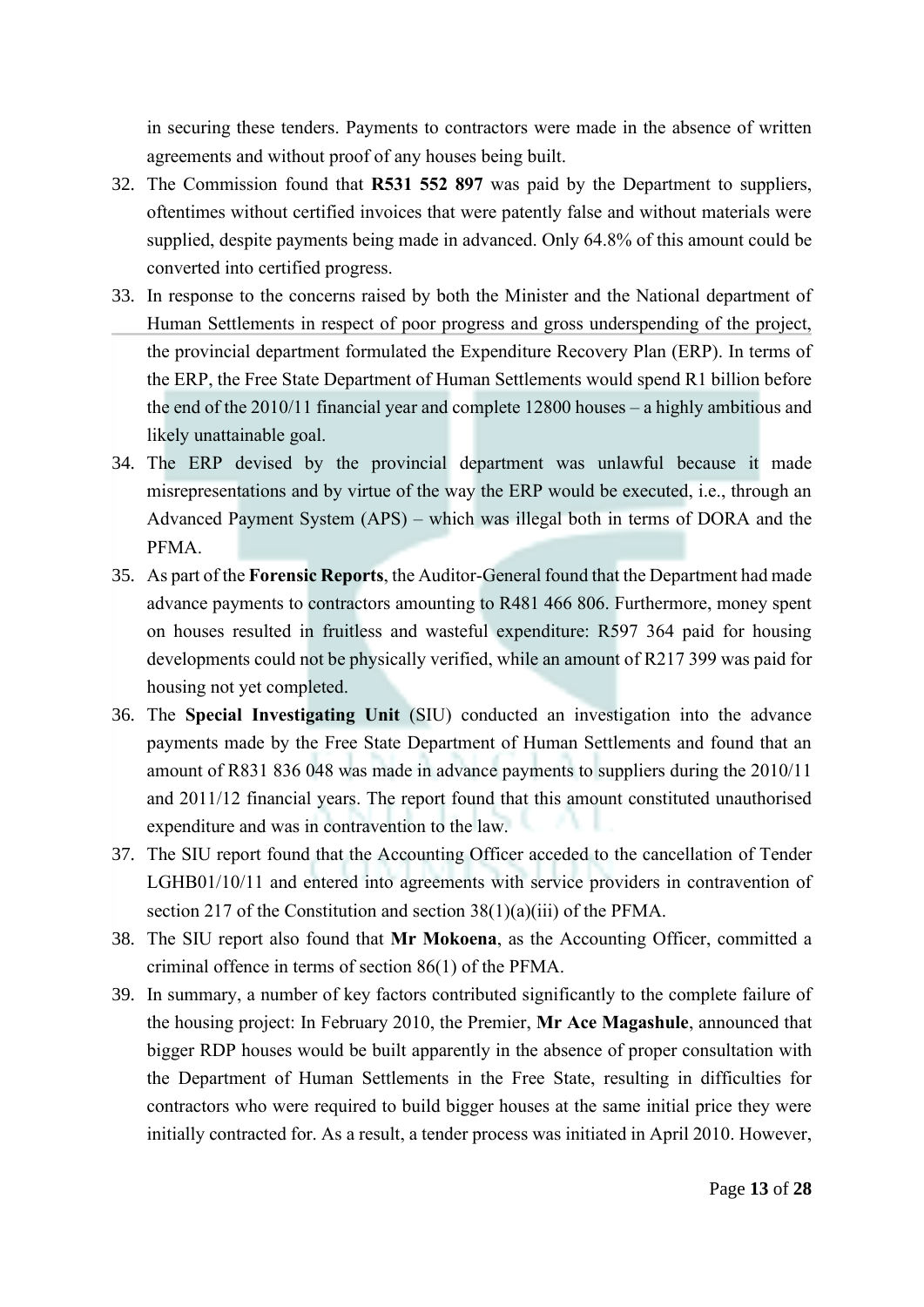this was abandoned in July 2010 because the officials "incomprehensively...thought it was a good idea to have no competitive process and simply to have a list of contractors – irrespective of whether or not they were qualified and irrespective of whether or not they had ever built just a single house before – from which contractors who would build the houses would be appointed". Finally, the officials, including the MEC, **Mr Zwane**, then decided that an advance payment scheme be implemented, which went forth despite having been advised that it was illegal.

- 40. Under such circumstances of **failed leadership** by Mr Zwane, the Commission is of the view that the Premier, Mr Ace Magashule, should not have allowed him to continue has MEC in another department. Indeed, as MEC for Agriculture and Rural Development Mr Zwane's performance was again dismal, resulting in the Estina/Vrede Dairy Farm debacle (dealt with in later parts of the Commission's report).
- 41. There was **no consequence management** from the Premier, who must have been aware of what was happening within the Provincial Department of Human Settlements in 2010 and 2011. The Commission is of the view that it is "totally unacceptable that the Premier made no effective intervention".
- 42. On the other hand, if the Premier was unaware of the events leading up to the debacle, it would mean a **serious dereliction of duty** as it implies that he was not monitoring and supervising his MEC, Mr Zwane.
- 43. Thus, the Commission is of the view that the Premier should also have been held accountable for failing to take appropriate and effective measures to ensure Mr Zwane and his Department performed their work properly and taxpayer's money not wasted. Neither Mr Magashule nor Mr Zwane have been held accountable.

# **Volume 3: The Capture of Eskom**

- 44. Eskom is South Africa's main power utility and the largest electricity producer in Africa. At some stage, it was among the top utilities in the world in terms of generation capacity and sales but has since slipped in both categories. Given that it is a public company, the government, through the Minister of Public Entreprises (MoPE), has the exclusive power to appoint the directors of Eskom.
- 45. A largely new Board was constituted in 2018. Some of the numerous challenges the 2018 Board has had to face include: a liquidity crisis with no access to funding; unsatisfactory sales revenue; low investor confidence; increasing municipal and Soweto debt; high debt service costs, costs of maintenance and operating expenditure; allegations of mismanagement and corruption against senior officials; breaches of the PFMA and lapses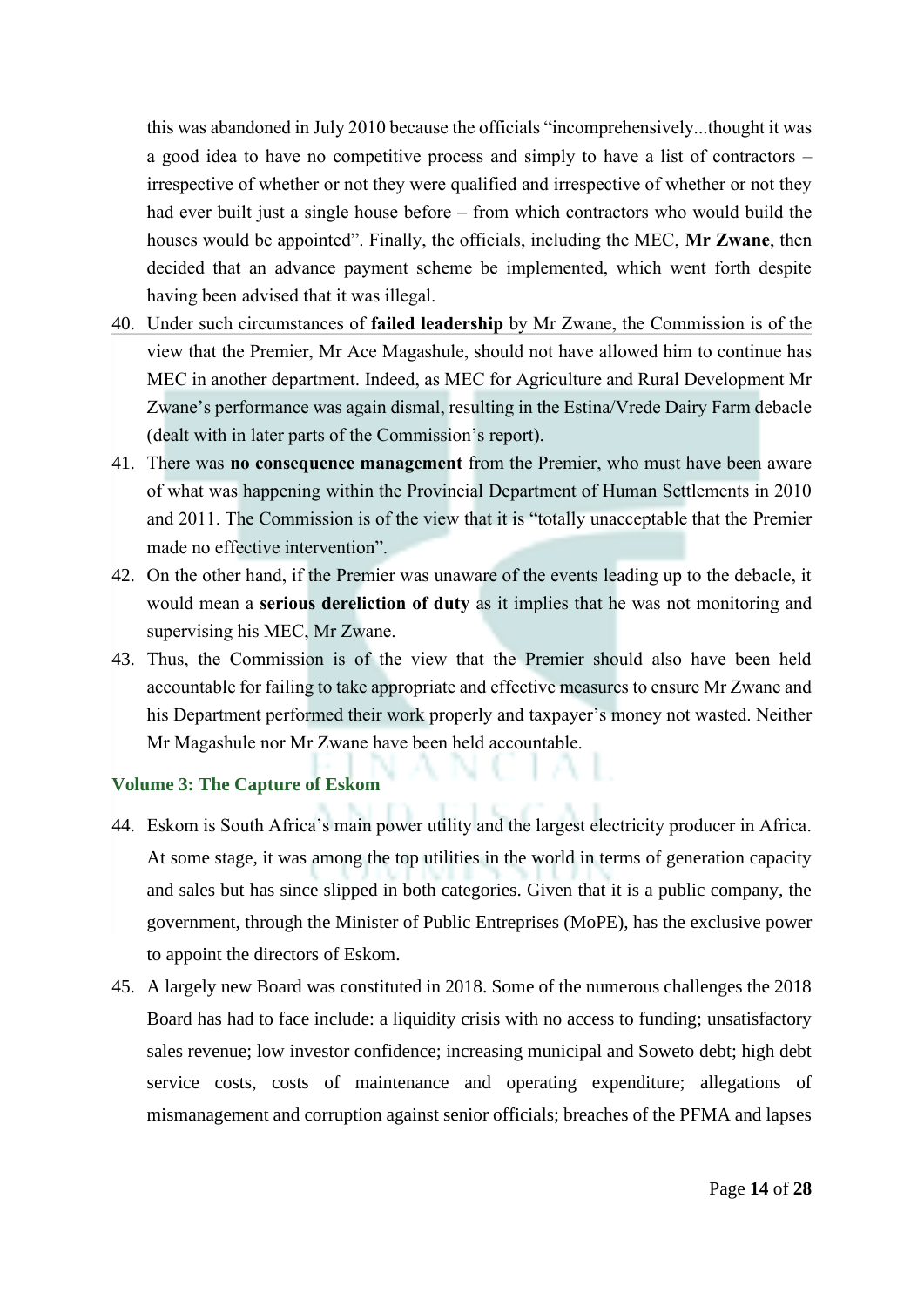of governance systems and controls; and low staff morale, among others. Many of the problems at Eskom appear to have stemmed from corruption perpetrated by its own executives and managers in the field of procurement.

## **The Appointment of the 2014 Eskom Board**

- 46. **Ms Brown** was appointed MoPE in 2014, replacing Minister Gigaba. Ms Gigaba testified that, according to Mr Gigaba, Mr Ajay Gupta had noticed that Mr Gigaba had become more distant and threatened to remove him from his position (in which the Guptas initially placed him) and return him to the Department of Home Affairs. This threat materialized, making it appear that the Guptas had a hand in his removal and in the appointment of Ms Brown as MoPE.
- 47. The 2014 Eskom Board consisted predominantly of individuals with direct or indirect business or personal relations with Mr Duduzane Zuma, **the Gupta family**, and their related associates, including **Mr Essa**. Minister Brown appointed the board members, despite some of them never serving on an SOE board, or any other board, and many of them lacking the relevant skills to address Eskom's challenges.
- 48. **Mr Tsotsi**, who had been reappointed as Chairperson in 2014, was responsible for the composition of the Board sub-committees. Evidence shows that Mr Essa emailed him with a list of names and compositions of the sub-committees, asking him send that list to Minister Brown. Mr Tsotsi helped facilitate the implementation of Mr Essa's interference in the affairs of the Eskom Board.
- 49. Mr Essa used an e-mail address under the name of "Business Man" to attempt to conceal his identity in his dealings when exchanging confidential information in relation to various state capture activities at SOEs. The scheme by the Guptas to capture Eskom frequently entailed communication between the Minister and her personal assistant and the "Business man" email address.

#### **The Suspension of Four Eskom Executives**

50. On the 11th and 12th March 2015, the Eskom Board unexpectedly suspended 4 executives. These were **Mr Matona** (Group CEO for the last 5 months), **Ms Molefe** (Financial Director), **Mr Koko** (Group Executive: Technology and Commercial) and **Mr Marokane** (Group Executive: Group Capital). Evidence reveals that the Guptas and associates and President Zuma were behind the suspension. The aim was to suspend executives who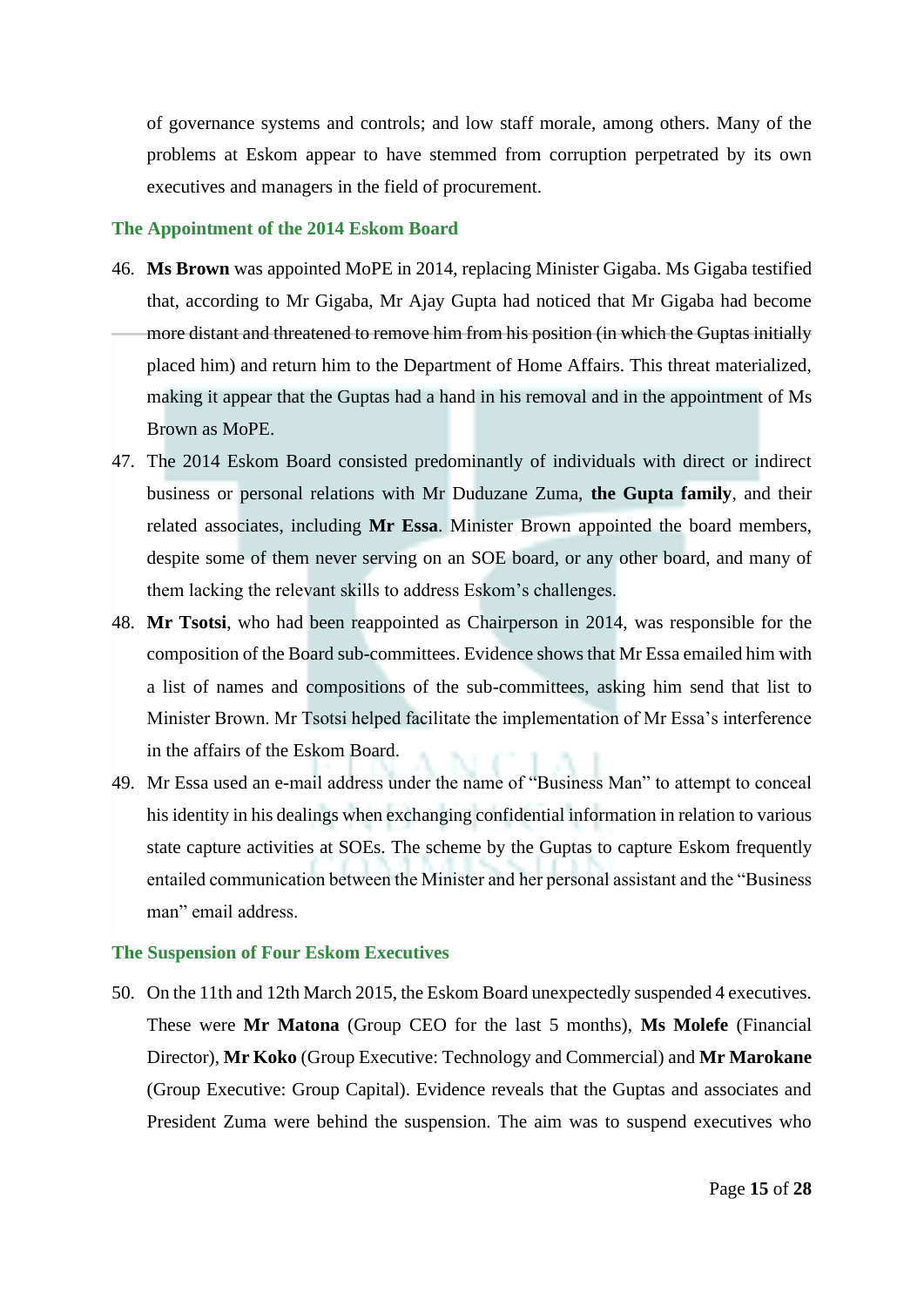occupied strategic positions at Eskom who would not cooperate with the Guptas and their agenda. The events that led to the suspension are described below.

- 51. **President Zuma** called both Ms Makholo, Acting DG of the Department of Public Enterprises while Minister Brown was away, and Mr Tsotsi to postpone the Eskom Board meeting the next day, the 26<sup>th</sup> February, until the Minister had returned. President Zuma thus interfered in the running of the affairs of the Eskom Board. This is unlawful as he has no power to decide when a Board should hold its meetings or dictate what they discuss. It appears that he wanted to advance the Guptas agenda in securing the postponement of the meeting.
- 52. On the 6<sup>th</sup> March, **Ms Myeni** met with **Mr Linnell**, a lawyer who provided her consulting services, and explained to him that President Zuma was concerned about Eskom and wanted an investigation into its affairs. She recommended Mr Linnell to do the investigation.
- 53. Mr Linnell and Mr Tsotsi attended a meeting with Ms Myeni, her son, and President Zuma at his residence in Durban on the  $8<sup>th</sup>$  March. Ms Myeni explained the need for an investigation and that certain executives were to be suspended. Mr Tsotsi was a reluctant participant, but President Zuma told him "to go and do it".
- 54. Mr Tsotsi held a special board meeting on the 9<sup>th</sup> March and informed the Board members of the proposal for an inquiry to be conducted into Eskom's state of affairs. However, this was met with scepticism and the Board members requested they hear from Minister Brown first.
- 55. On the 10<sup>th</sup> March, Mr Koko and Mr Essa held separate meetings with **Ms Daniels** and **Mr Masango**, Eskom employees, informing them about the four executives who were to be suspended (including Mr Koko himself, who did not appear to be perturbed by his suspension in the meeting). Mr Essa and Mr Koko also wanted to discuss which Eskom employees should act in the positions of the suspended employees and inquired about suspension procedures. It was suggested that Mr Masango take over Mr Matona's position. The same night, Mr Koko met with **Ms Dlamini**, informing her of the executives to be suspended and asking for her CV so that she may become the acting Financial Director.
- 56. The findings revealed that **Mr Koko was working with the Guptas** or their associates to facilitate the capture of Eskom. The purpose of Mr Koko's suspension was to cause confusion and to ensure that there would be no suspicion of his association with the Guptas.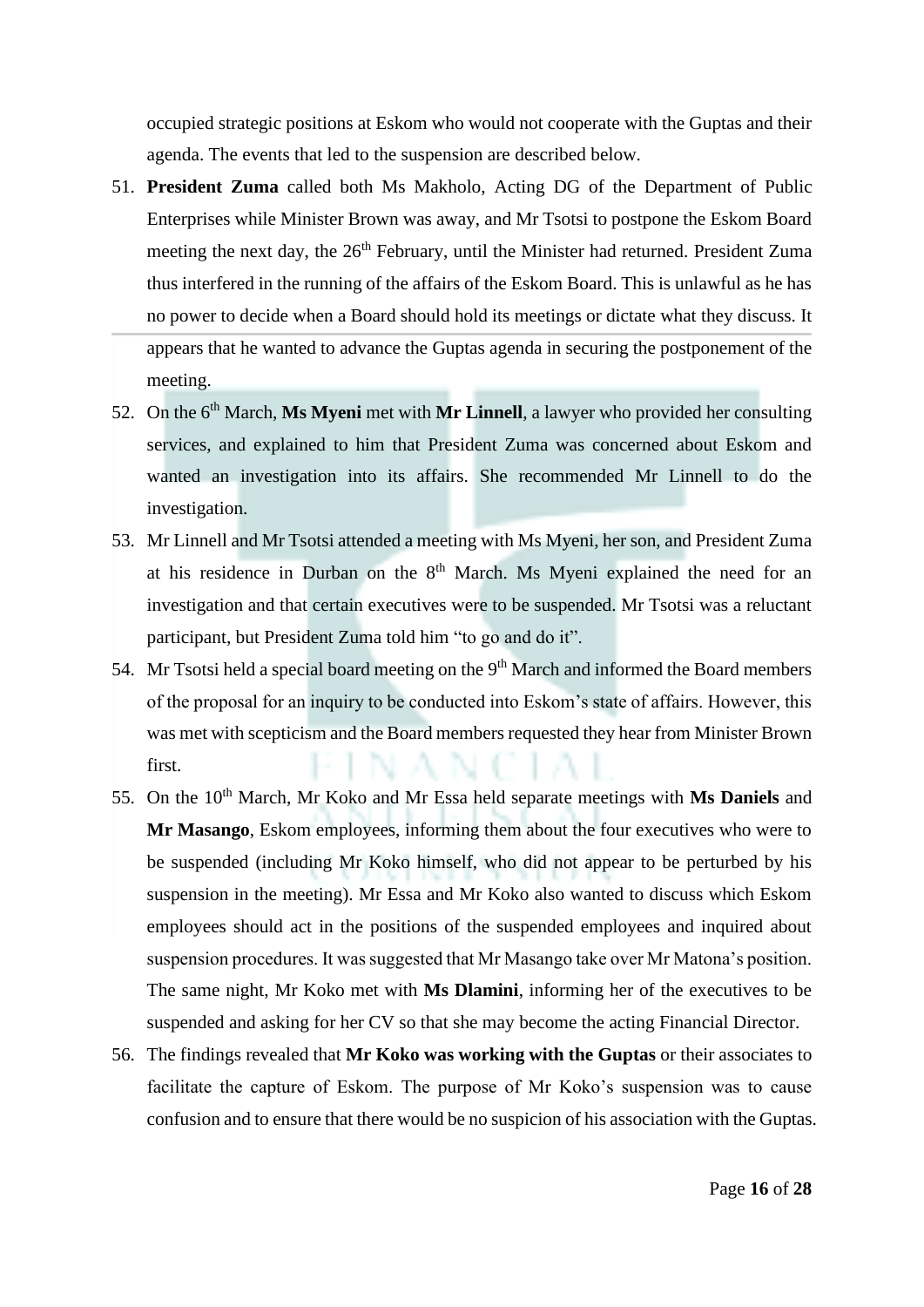- 57. On the  $11<sup>th</sup>$  March, Minister Brown agreed to address the Board, which then made a hasty decision to suspend the four executives. Once the Board had heard confirmation from the Minister, the Board were happy to go along with what the Guptas and their associates wanted. The supposed reason for the suspension was so that the suspended executives would not interfere with the investigation to be conducted. Ms Dlamini and Mr Masango became acting officials, as Mr Koko had discussed with them. Mr Khoza, one of the Board members, was appointed acting GCEO. E-mail trails suggested that he also had prior knowledge of the suspensions.
- 58. The suspensions were effected until the Board reached settlement agreements with 3 of the 4 executives in terms of which they resigned and were paid millions of rands. Mr Koko, however, was allowed to return to work - it was clear that it was never the Gupta's intention to get Mr Koko out of Eskom. He was an integral part of their strategy to capture Eskom.
- 59. As part of the settlement, Mr Marokane and Mr Matona each received 12-months' salary, while Ms Molefe received 18-months' salary after threatening to pursue the matter legally. Mr Matona met with President Zuma, who assured him that the happenings at Eskom had nothing to do with him and offered him a job in the National Planning Commission, an advisory body to the President.
- 60. In February 2015, after receiving complaints about work performance from Minister Brown, Mr Tony Gupta accused Mr Tsotsi of not being supportive of the Gupta business endeavours. After the suspensions, on the 19<sup>th</sup> March, the Board informed Mr Tsotsi **that they had unanimously lost confidence in him and recommended his removal**. One of their reasons was that he appointed Mr Linnell for the investigations without following a procurement process – which is ironic as all the board members welcomed Mr Linnell and utilised his services in the suspension of the executives. E-mails were found between Mr Essa and Mr Howa, another Gupta associate, in which they drafted media statements surrounding Mr Tsotsi's removal prior to the Board's decision to remove him. Mr Essa and Mr Howa, being external third parties, acted in cahoots with certain Eskom board members to manipulate and control the affairs of Eskom. Dr Ngubane, who then became the new chairperson of the Board, allowed this to happen.
- 61. **Mr Bayoli** was removed from the Board in April 2015 by Minister Brown. He was the only board member to oppose the suspension of the four executives and dispute the board's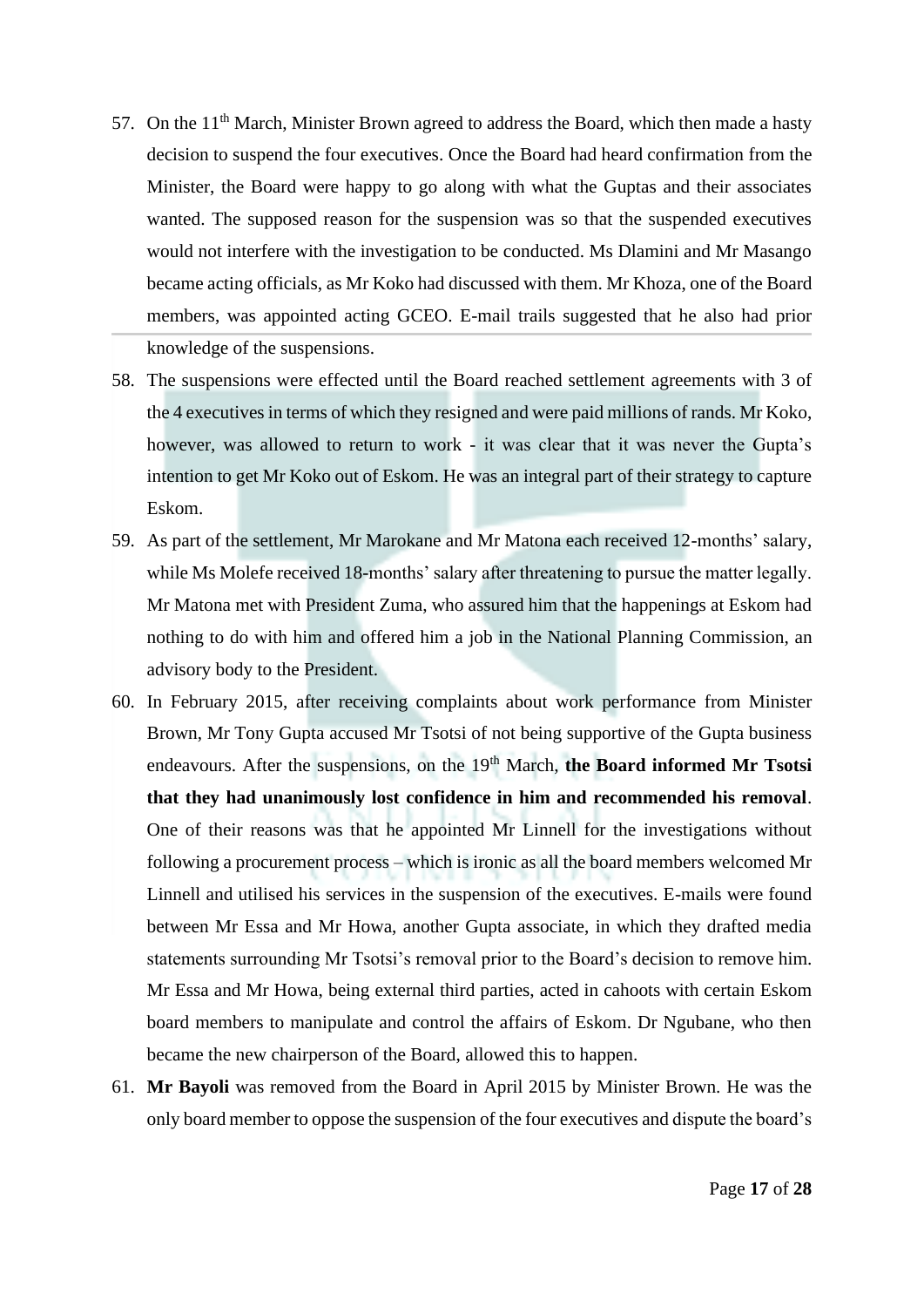charges against Mr Tsotsi. Mr Koko framed Mr Bayoli for working against the board, which ultimately led to his removal. In reality, he was removed because he was questioning decisions that the Board was taking that sought to facilitate the capture of Eskom.

- 62. A month after the suspension of the executives, Minister Brown announced that **Mr Molefe was seconded to Eskom as Acting CEO**. He then told the Board that he wanted **Mr Singh seconded as the CFO or Financial Director**. Mr Molefe was later appointed GCEO despite there being no competitive process. It is noteworthy that Mr Essa told Mr Bester, managing director of rail at Hatch, in 2014 that the Gupta's wanted Mr Molefe to be CEO of Eskom.
- 63. The primary purpose of the scheme was to install Mr Molefe and Mr Singh as Eskom executives because they would favour the Gupta's and their agenda. The scheme was to procure the suspension of the executives under the guise of an enquiry into the affairs of Eskom, install the Gupta's selected officials in positions of influence in place of the suspended executives, and then divert Eskom's assets to the Gupta's financial advantage. Minister Brown used her powers to remove and appoint executives and board members to advance the Gupta's agenda.
- 64. The Guptas were in complete control of Eskom at this point, with the Minister, President, Chairperson, Acting CEO and CFO all cooperating with them. The report goes on to critique members of Parliament, Cabinet, and the ANC in general at the time for allowing Eskom to be captured under their watch. If the ANC does have a right to deploy people, then surely it must be their duty to ensure that those appointed are qualified and have integrity and to monitor their performance.

# **The Acquisition of Optimum Coal Mine by Tetega**

65. In 2015, **Mr Zwane** was appointed **Minister of Mineral Resources**. President Zuma identified him as suitable for the role despite having performed badly in his previous positions. For example, he initiated and oversaw what is now the Estina or Vrede Dairy Farm debacle as MEC for Agriculture, and he was responsible for the disgraceful Free State R1 billion Housing Project when he was MEC for Human Settlements, as described earlier. The previous minister, Mr Ramathlodi, consistently refused to have anything to do with the Guptas, and this was probably why he was removed. Evidence revealed a strong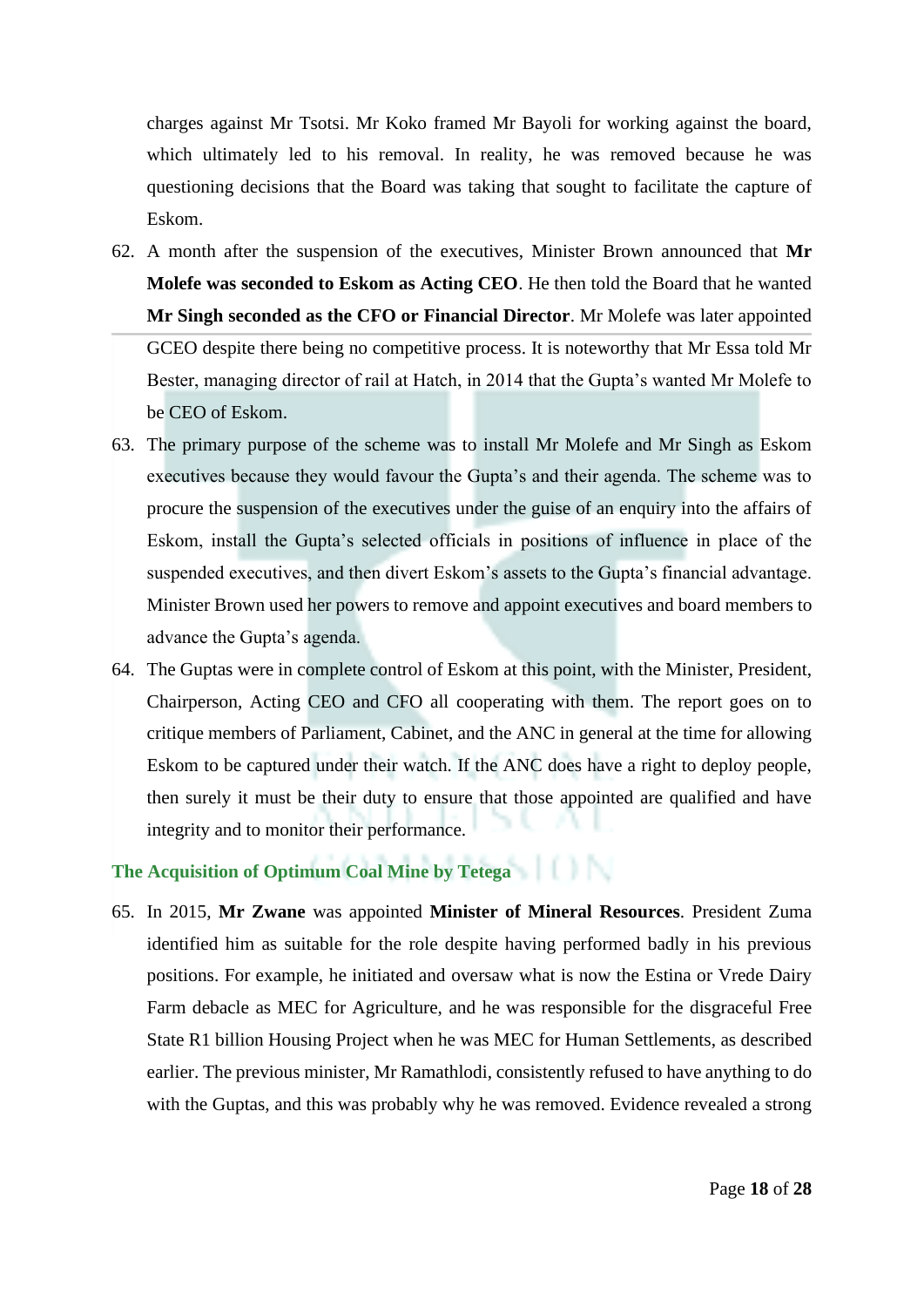connection between Mr Zwane and the Guptas. It must be remembered that the Guptas business interests were intertwined with the Zuma family business interests.

- 66. Eskom had a **Coal Supply Agreement (CSA**), for the period 1993 to 2018, in which coal from the **Optimum coal mine supplied the Hendrina power station**. Optimum Coal Holdings (OCH) acquired Optimum Coal Mines (OCM) in 2006 before Glencore acquired OCH and thus OCM in 2011. Differences continuously arose between Eskom, who would take issue with the size and quality of the coal, and Glencore, as OCM sold coal to Eskom below cost price due to the CSA, causing OCM to lose over R829 million per annum. After many months of negotiations, Glencore and Eskom appeared to arrive at a recommended position around March 2015, which included an increase in the price of coal per tonne intended to cover costs with no profit margin for OCM.
- 67. The executive procurement committee at Eskom supported this settlement; however, the Board and Board Tender Committee (BTC) referred the matter to Mr Molefe, who had been in his AGCEO position for less than a week and had no background in the coal industry.
- 68. **Mr Molefe** decided that there would be no renegotiation of the CSA terms with OCM and **proceeded to terminate the new agreements**. He instead insisted that a penalty claim of R2.17 billion (for coal not meeting requirements) be put to Glencore for immediate payment, despite Eskom lawyer's raising concerns about the merit of this claim.
- 69. In July 2015, the Gupta's, through their company **Oakbay Investments** (Oakbay), started negotiating with Glencore to buy OCM. OCH and OCM went into business rescue in August 2015. Eskom continued to place pressure on OCM and withdrew payments for no justifiable reason.
- 70. Glencore received other offers for OCM other than Oakbay, but Eskom held the competitors to different standards. For example, it told Phembani Group that it would not consent to the transaction unless they paid the R2.17 billion penalties. For Gupta's company, this was not a necessary condition, and the penalty was later reduced to R255 million.
- 71. Later, Eskom and the Department of Mineral Resources (DMR) said they would not consent to the transaction between Glencore and Oakbay unless it included all assets of OCH.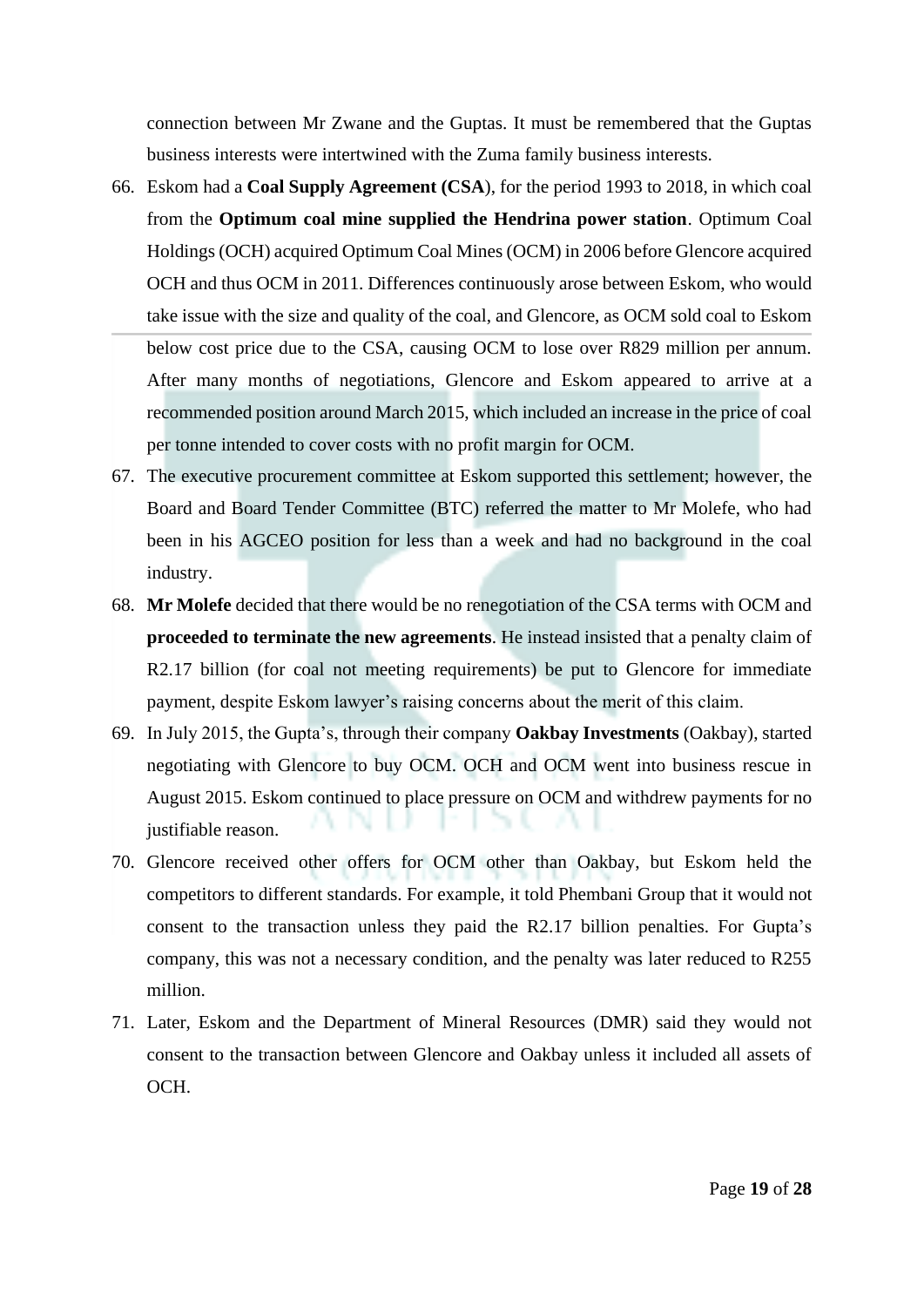- 72. When Mr Gupta's offer of R1 billion for OCH was declined since it could not cover the significant debt of R2.5 billion OCM owed to the consortium of banks, the **DMR issued section 54 notices to suspend mining operations in Glencore's mines**. It appears Minister Zwane was behind these notices, and they were a warning to Glencore that there would be consequences if it did not support the Gupta offer and if they allowed OCM to go into liquidation (which Glencore was considering at the time).
- 73. Glencore then chose to continue funding the OCM, which resulted in the end of its business rescue, and to fulfil the CSA until 2018. Ultimately, Glencore conceded on everything Eskom wanted.
- 74. Minister Zwane travelled to Switzerland to meet Mr Glasenberg (CEO of Glencore) in December 2015, where he urged Glencore to sell the Optimum coal mine to the Guptas**. Mr Glasenberg and Mr Tony Gupta then reached an agreed sale price of R2.15 billion for the mine** and other assets of OCH, with Glencore agreeing to put in R400 million to settle the bank debts. Minister Zwane then travelled with the Guptas on their private jet to India and to the Middle East, with the Guptas covering the expenses. Mr Zwane was most likely taken on the trip to Switzerland to show people that the Guptas were connected with political leaders of the country.
- 75. Eskom officials, including Dr Ngubane, Ms Daniels and Mr Koko, fed Mr Essa with confidential information that gave him and the Guptas an advantage over others in relation to Glencore's situation. Mr Pamensky, being a Board director at Eskom and Oakbay, emailed advice to Mr Atul Gupta on negotiating the sale.
- 76. On 10 December 2015, the sales agreement was concluded for the Oakbay Investments' subsidiary, **Tetega**, to purchase OCH and all its assets, including OCM. However, it was required that Tetega had to prove that it had sufficient funds available, and KPMG's financial assessment was that it was not financially strong enough.
- 77. The day before the sale agreement, the Eskom Board approved a **prepayment of R1.68 billion for coal from OCM** to Hendrina, although it was switched for a guarantee the next day.
- 78. Mr Singh and Mr Koko played integral roles in preparing the prepayment submission, which reasoned that it was an emergency to secure coal supply. However, there was no actual threat of OCM not supplying coal as Glencore had agreed to fulfil the CSA and fund the mine. The prepayment submission had nothing to do with addressing the risk of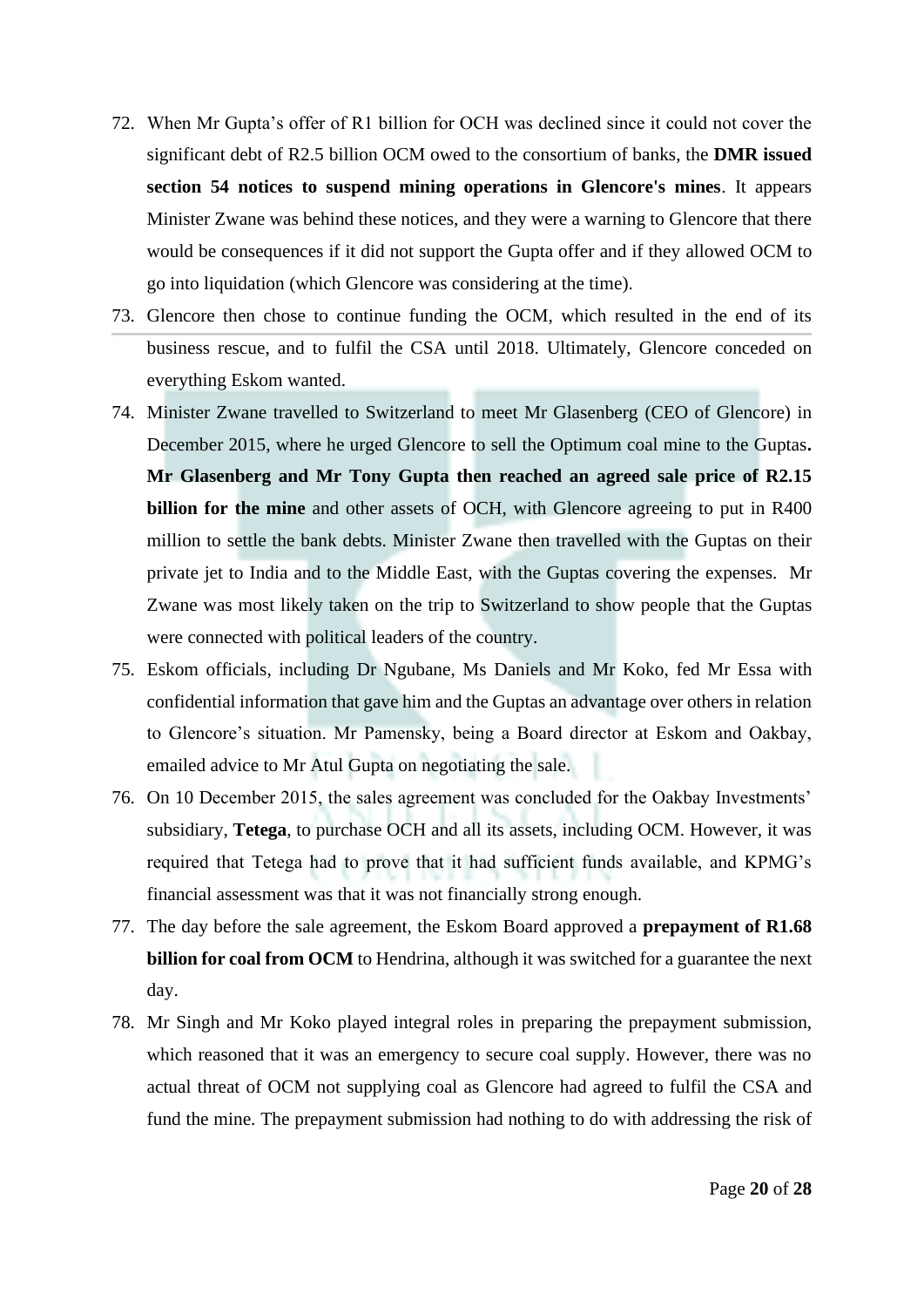coal supply to Eskom, but everything to do with providing the appearance that Tetega had the requisite financial capacity to acquire OCH. The board members gave their approval.

- 79. Despite the assertion that the prepayment was urgently needed, the payment did not take place, as Mr Singh decided a few days later to arrange to give Tetega a guarantee of R1.68 billion of coal instead. The terms of the guarantee originated externally from Mr Essa. The terms included suspensive conditions to be fulfilled by March 2016, which meant that Eskom as willing to wait for coal delivery until then. This negates the suggestion that coal was urgently required. Mr Singh signed the guarantee without the necessary Board and Ministerial approval. After gaining the guarantee, the sale to Tetega was approved. The payment and handover of the shares were to take place in April 2016.
- 80. Between January and April 2016, Tetega benefitted from several short-term supply contracts offered to it by Eskom. In early April, **Tetega requested for a prepayment of R659 million** under the guise that it wished to increase production of the mine (which it did not even own yet) and to address the shortage of coal supply at the Arnot power station, which is untrue. In reality, Tetega needed to pay the purchase price in April but was R600 million short despite the Bank of Baroda providing a letter a month earlier that it had sufficient funds.
- 81. Mr Nath of Tetega made unsolicited approaches to Eskoms' Dr Nteta with a verbal offer to supply coal from OCM to Eskom (when Tetega was not yet owner of the mine). The Eskom executives then put together a misleading submission to the BTC.
- 82. An urgent Board meeting was held to consider the prepayment submission, and there is evidence that the Board members fabricated the minutes of the meeting to make it seem as if the BTC had applied its mind. Even when Mr Singh admitted to the Board that the real reason for the prepayment was that Tetega faced going concern issues and that noone else was prepared to give them credit, the Board still approved the prepayment. Very little regard was given to the financial impact and risk that the prepayment exposes to Eskom.
- 83. Tetega transferred R2.084 billion from the Bank of Baroda to purchase OCH. Tetega received R2 billion in the two days before the purchase – of which R1.8 billion was derived from criminal sources and theft of state funds. These sources included loans originating from contract work that Regiments had undertaken at Transnet, payments from Eskom,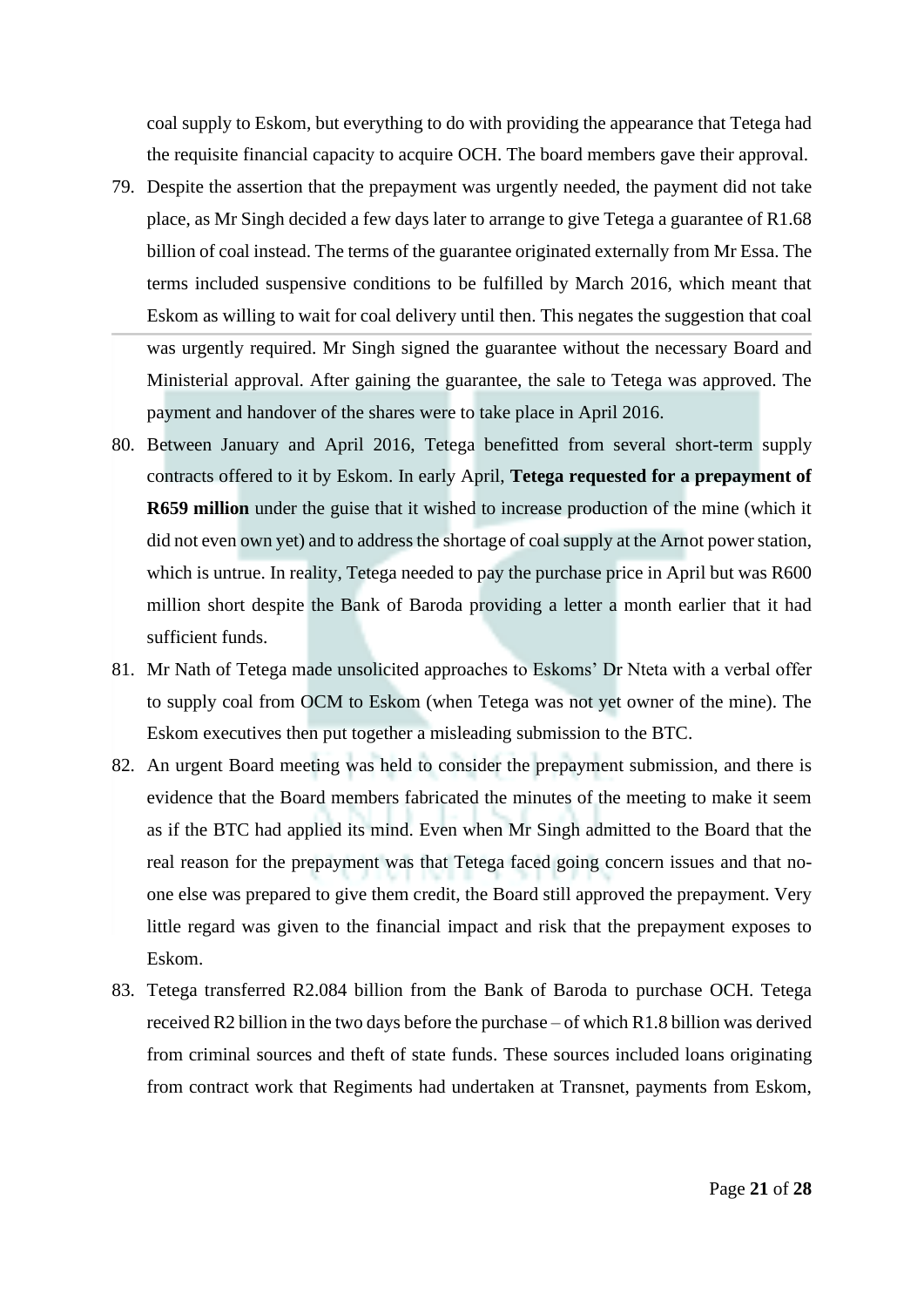and funds from Gupta companies that were fronts for money laundering. The amount was then settled in full, and the shares were handed over.

- 84. Tetega negotiated the R2.17 billion penalty claim down to R255 million and only ever paid R122 million.
- 85. Tetega went into business rescue in 2018, and the mine subsequently went out of operation. As Hendrina was 100% reliant on Optimum for coal when this happened, the power station was immediately 400 000 tonnes short of coal.
- 86. Messrs Zwane, Molefe, Koko and Singh knowingly assisted the Guptas in acquiring the Optimum coal mine and ultimately all of Glencore's coal interests in South Africa. Additionally, the Guptas paid for several of Mr Singh's private trips to Dubai.

### **Volume 4: The Capture of Eskom**

### **Brakfontein Colliery**

- 87. On 10 March 2015, Eskom concluded a Coal Supply Agreement with Tegeta to supply 13.95 billion tons of coal from Tegeta's Brakfontein Colliery. The agreed contract price was R3.7 billion for ten years, from 1 April 2015 to 30 September 2025. Initially, Brakfontein did not comply with water licence requirements, resulting in Eskom not being able to continue negotiations with them. However, on 22 December 2014, a water use licence was signed off for Brakfontein.
- 88. The procurement of the coal supply from Brakfontein Colliery was secured through an unsolicited offer and received outside of a competitive tender process. After much negotiations and assistance by Eskom officials in the tendering process, Eskom accepted the offer at R13.50 p/GJ for 65 000 tons of blended coal per month for five years, despite the chemical test results showing that the product was not compliant and not suitable for the Majuba Power Station. Tegeta later amended the contract to supply 100 000 tons of blended coal per month for ten years. The Coal Supply Agreement was concluded despite the contract not being financially sound, the mining rights of Brakfontein expired in 2020, and the coal failed suitability tests. Tegeta continually requested to supply more coal to Eskom, although the coal failed tests and was unsuitable for energy generation.
- 89. On 31 August 2015, Acting CEO **Mr Matshela Koko** sent a letter suspending coal supply from Tegeta's Brakfontein mine due to quality issues. Further, Mr Koko suspended Eskom's Coal Special Scientist, **Dr van der Riet** and his team, which were conducting a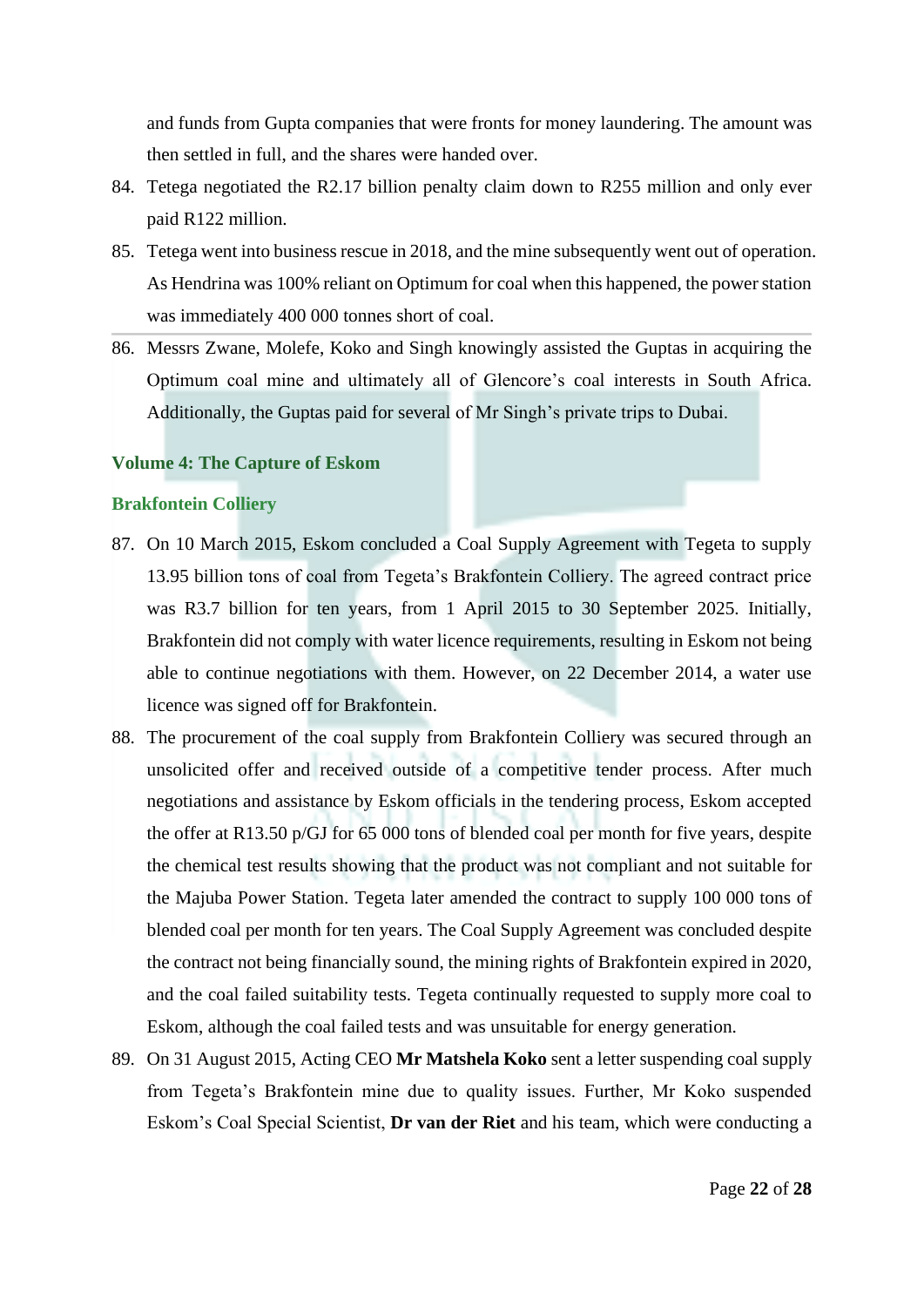separate investigation regarding the quality of coal delivered by Tegeta. The Zondo Commission believes that Mr Koko was acting in concert with Tegeta. Following Mr Koko's lifting of the Brakfontein Coal Supply Agreement suspension, a further sample of the Brakfontein coal was taken and tested on 6 September 2015 at an Eskom laboratory. The sample passed quality assessments, although it was later found not from the Brakfontein Colliery. Thereafter, the suspension of Dr van der Riet and his team was lifted on 8 September 2015.

- 90. A letter was sent on 19 August 2016 to National Treasury requesting permission to approve amendments. Eskom was seeking to increase the contract by R2.9 billion, 77% of the original contract value (of R3.79 billion). National Treasury rejected the request because there was a question about the coal quality.
- 91. Eskom paid R1.26 billion to Tegeta for the coal supply to the Majuba Power Station, according to the Brakfontein Coal Supply Agreement.

### **Huarong Energy Africa (Pty) Ltd (HEA)**

- 92. In 2015, Eskom entered into an agreement with **China Huarong Asset Management Co. Ltd (China Huarong).** China Huarong is a majority state-owned financial asset management company domiciled in China. China Huarong approached Eskom with an unsolicited proposal to grant USD1.5 billion (approximately R25 billion) so that Eskom could build or refurbish power stations (capital projects).
- 93. Negotiations progressed. A company was incorporated in South Africa to do this business with Eskom and was called **Huarong Africa (Pty) Ltd (HEA)**. A group of officials within Eskom and a group in and around HEA tried to engineer a situation by which Eskom paid an enormous raising fee upfront and then would have recourse only against HEA for payment of the loan. Fortunately for South Africa, this scheme was thwarted by an official in Eskom and officials in the National Treasury.
- 94. At the time, Eskom had a funding plan. This included raising finance through domestic and international bonds, commercial paper loans and development finance institutions. Some multilateral institutions also provided funding, as did export credit agencies. In addition, there were structured products, which were innovative funding sources. HEA was among the 12 responses received for Eskom's funding request.
- 95. As part of their responses, several firms provided non-binding term sheets, which were the frameworks of the terms on which they were prepared to do business. The term sheet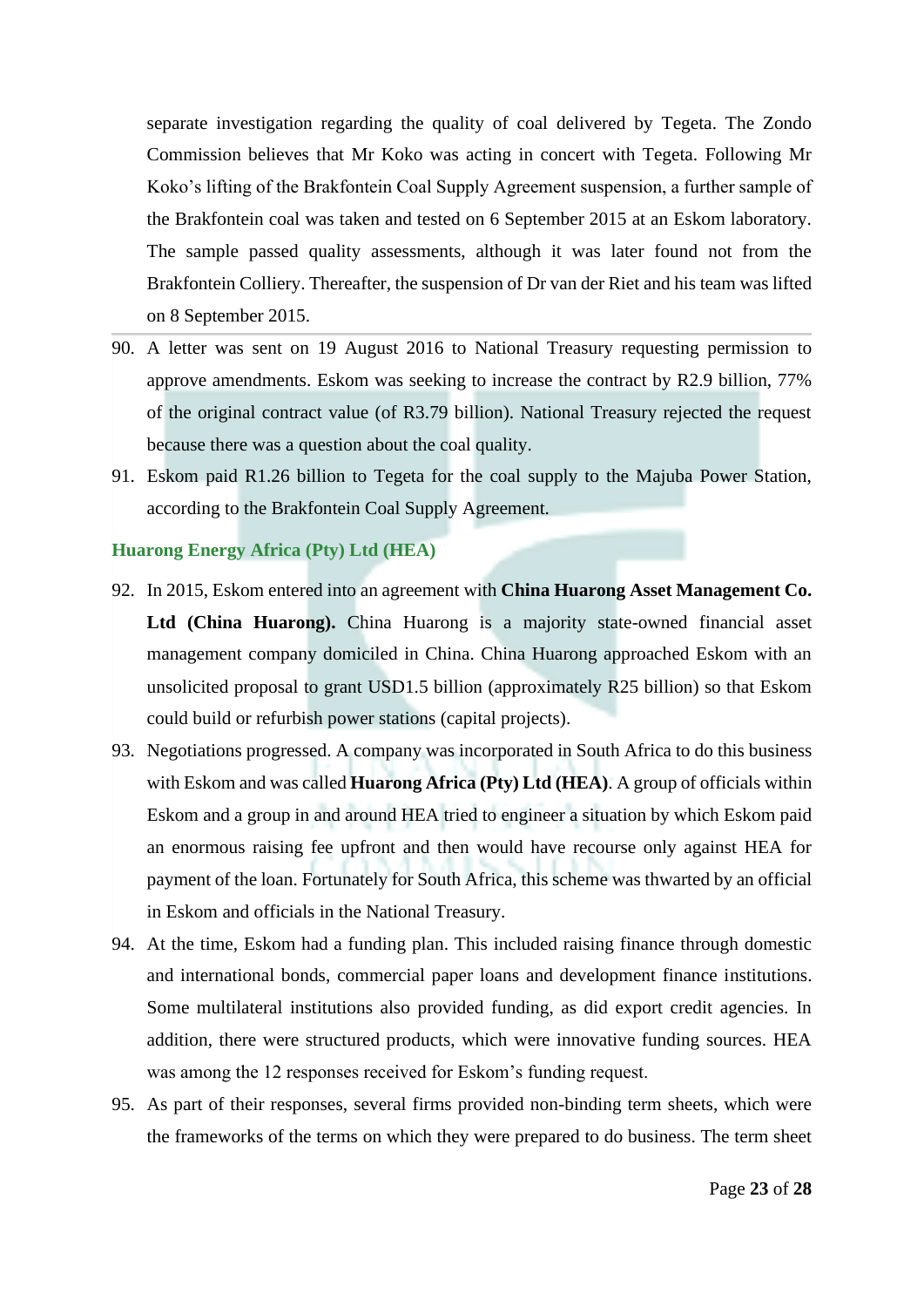submitted by HEA offered to provide approximately USD1.5 billion (and for a facility fee of 1.6% of the program value, an annual fee of 0.8% of the funds made available and a cancellation fee of 2%).

- 96. In December 2016, **Mr Anoj Singh** contacted **Mr Andre Pillay**, the General Manager and Head of Eskom Treasury, who reported to him. Mr Singh told Mr Pillay that **Mr Rajeev Thomas** (a money broker on behalf of HEA) had asked that Eskom sign a nonbinding term sheet to demonstrate to his partners that he had a good working relationship with Eskom. The binding term sheet was signed, although the usual authorisation process within Eskom was not followed, and Eskom's legal department was not consulted.
- 97. From 8 to 13 January 2017, Mr Singh, together with Mr Pillay, **Mr Prish Govender** and **Mr Poobie Govender**, met in Beijing, China, with representatives of HEA, namely Mr Thomas, **Mr Rex Madida and Mr Wim Terblanche**. Following that meeting, Mr Anoj Singh asked for an Investment and Finance Committee submission to inform the board of the HEA proposal and approve a mandate to negotiate and conclude a financing agreement with HEA for loan transactions of R1.5 billion and R6 billion.
- 98. This was not simply a financing proposal, which fell within the jurisdiction of the board's Investment and Finance Committee. It was also linked to a capital program and therefore needed the approval of the Board Tender Committee. The Investment and Finance Committee resolved on 3 February 2017 that a team, including Mr Pillay, could negotiate but not conclude the financing agreement with HEA.
- 99. These contemplated transactions would have had to fall within the Eskom 5-year corporate plan, which was still being developed. Eskom was assisted in preparing its corporate plan by teams from McKinsey and, ostensibly, Trillian. However, a board member, **Mr Zethembe Khoza,** who chaired the Board Tender Committee, told Mr Pillay that if the HEA proposal were brought before the Board Tender Committee, that body would approve the proposal.
- 100.On 14 August 2017, Mr Pillay received a copy of a memorandum of that date addressed by **Ms Palacios**, the Eskom Legal Corporate Specialist, to **Ms Suzanne Daniels**. The memo recommended against proceeding with the HEA project without favourable legal advice and queried why Eskom officials had signed the latest term sheet against legal advice and without following proper process. On 15 August 2017, Mr Pillay, as head of Eskom Treasury, submitted a memorandum to the Board Investment and Finance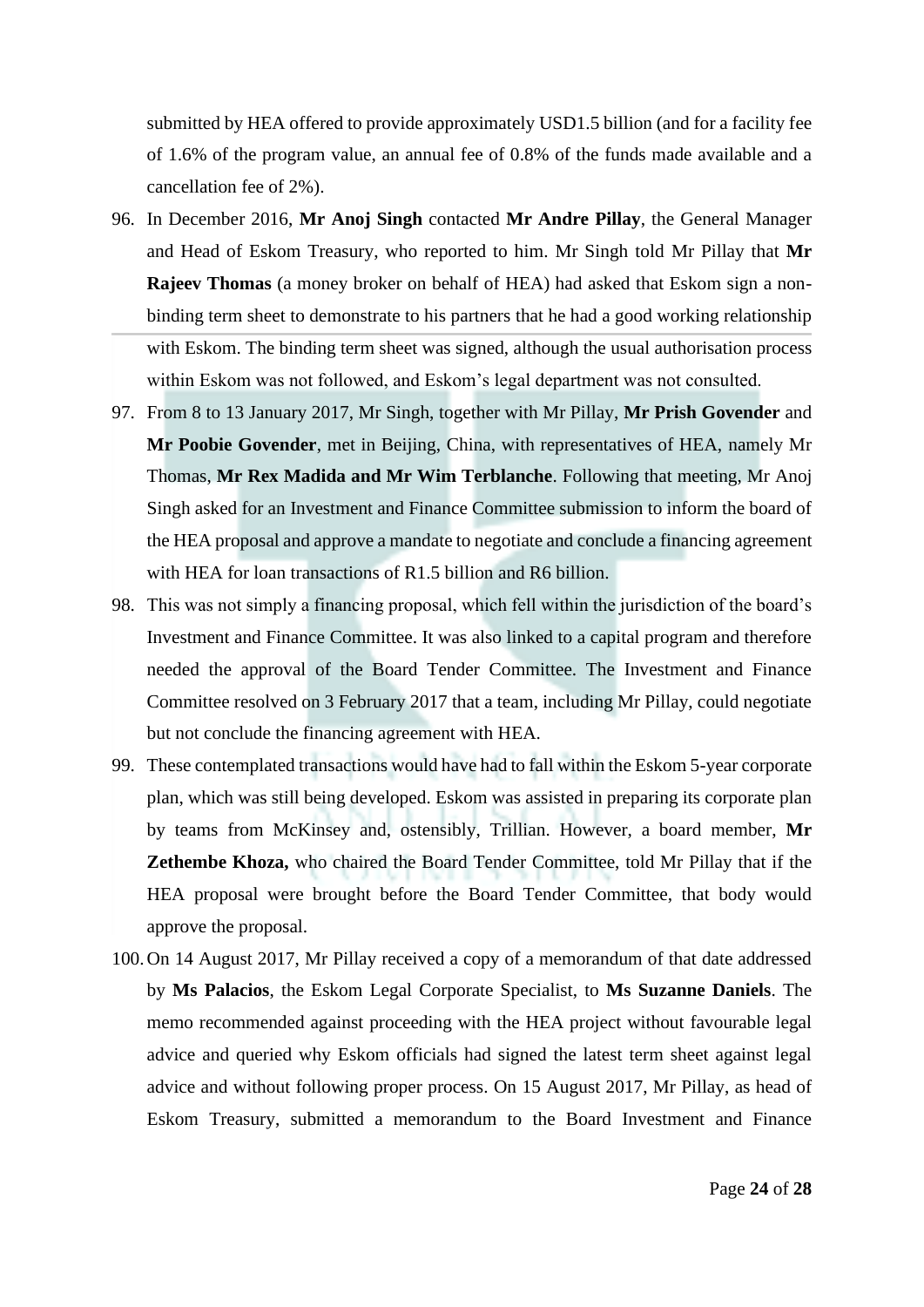Committee seeking a mandate to conclude the financing arrangement with HEA. Considerable interactions at a technical level within Eskom, the Investment and Finance Committee resolved on 26 October 2017 to approve the HEA transaction subject to numerous conditions.

- 101.Eskom was considering these proposals, which were long term proposals, to operate primarily over fifteen years. HEA suggested that Eskom enter into a short term transaction with HEA to operate for three to five years. Eskom then proposed short term financing to HEA. HEA responded that the proposal was not achievable because its implementation would require a government guarantee. Nevertheless, at its meeting on 27 October 2017, the Investment and Finance Committee resolved that Eskom Treasury negotiate a short term facility up to a maximum of R2 billion for six to twelve months with HEA. At the same time, the RFP process continued.
- 102.On his return, Acting CEO **Mr Sean Maritz** demanded to know why the HEA long term facility was not to be signed. Mr Pillay sent Mr Maritz all relevant documents and explained that, as the due process had not been followed, the long-term facility contract could not be signed. Mr Maritz responded that he was, nevertheless, going to sign. Mr Maritz then proceeded to go against the board's decision or advice and signed the documents for the HEA long term facility. Nothing further was then done about the HEA short term facility. Although the RFP process continued, HEA continued to be treated preferentially by Eskom.
- 103.HEA then submitted an invoice dated 2 November 2017 to Eskom for the development fee amounting to USD21 888 000 (twenty-one million, eight hundred and eighty thousand Dollars), inclusive of VAT. Mr Pillay gave instructions that the invoice was not to be paid as the agreement underlying the invoice was not valid. Towards the end of December 2017, the HEA representatives submitted an updated ALFA to Mr Maritz for him to sign. Mr Maritz signed the updated ALFA. Shortly thereafter, HEA submitted an invoice for payment.
- 104.It seems clear on the evidence before the Commission that certain Eskom officials conspired with Mr Thomas and specific individuals outside Eskom to bind Eskom to a transaction according to which Eskom would pay out a very substantial sum of USD21 888 000 (twenty-one million, eight hundred and eighty thousand dollars) as a raising fee before any money had been raised and paid to Eskom. Suppose the final agreement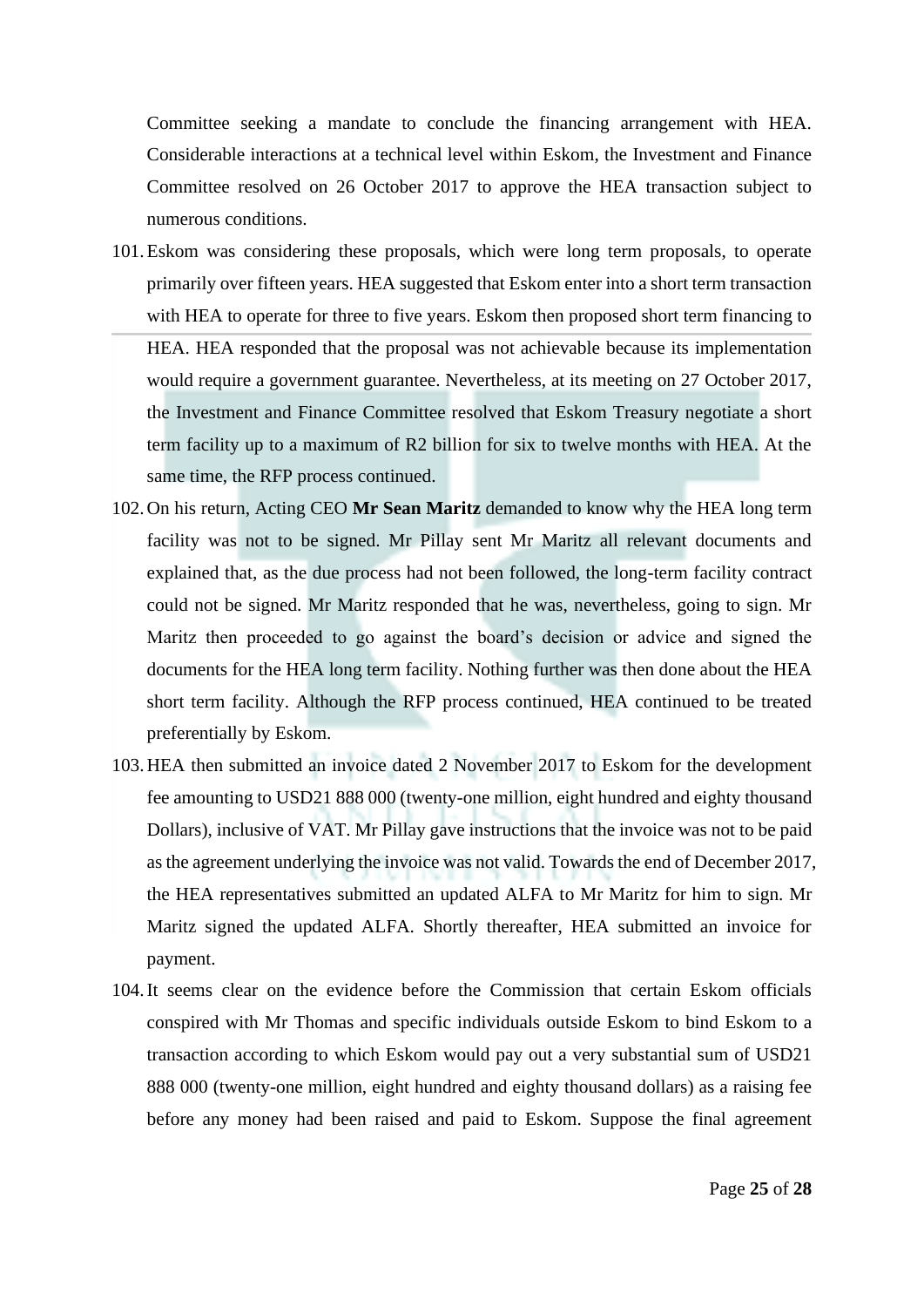provides in this regard as the original term sheet does. In that case, the liability to pay the loan amount was imposed on HEA, a South African company incorporated for the specific purpose of doing business with Eskom. The strong probability is that HEA could not advance billions of US dollars to Eskom.

#### **Eskom and McKinsey-Regiments-Trillian**

- 105.The **Regiments Capital** and **Trillian Management Consulting** were implicated in allegations of corruption and state capture in several state entities. Both were very small local companies doing advisory work mainly of a financial and management consultancy nature. **Mr Eric Wood** (Mr Wood) featured prominently as a director and appeared to have a strong working relationship with **Mr Salim Essa**, referred to as a 'rain-maker', as he was said to secure contracts with government entities. Mr Wood led a division of Regiments that had been a partner of **McKinsey and Company Africa (Pty) Ltd** (McKinsey). As partners, that Division of Regiments and McKinsey had been getting work from certain state-owned entities. That Division or Unit of Regiments became Trillian Capital Partners (Pty) Ltd (which was the holding company of Trillian Management Consulting (Pty) Ltd) on 1 March 2016, whose principal shareholder was Mr Salim Essa.
- 106.McKinsey was paid just under R1.9 billion in connection with contracts shared with Regiments or Trillian at Eskom, Transnet and SAA. In 2014, before Mr Anoj Singh and Mr Brian Molefe were seconded from Transnet to Eskom, Regiments tried with only limited success to get consulting work at Eskom.
- 107.Regiments Capital and its off-shoot company, Trillian, would find it much easier to get work at Eskom from 2015 and on a far grander scale. As they did at Transnet, Regiments Capital partnered with McKinsey again on the same basis for contracts at Eskom. It was utilising the services of Mr Salim Essa as a "Business Development Partner" to land contracts in return for a large share of the fees earned. Namely, Regiments would earn 30% of all revenue from the project, but it would have to pay 30% of this to Mr Salim Essa.
- 108.A submission dated 13 May 2015 was prepared by Mr Mabelane, the Acting Group Executive of Technology and Commercial and Chief Procurement Officer, requesting that the Eskom Board authorise negotiations to take place for the appointment of McKinsey as a sole partner for the development of the new Internal Consulting Unit on a sole source or 'at risk' basis for consulting services aimed at achieving cost savings for Eskom under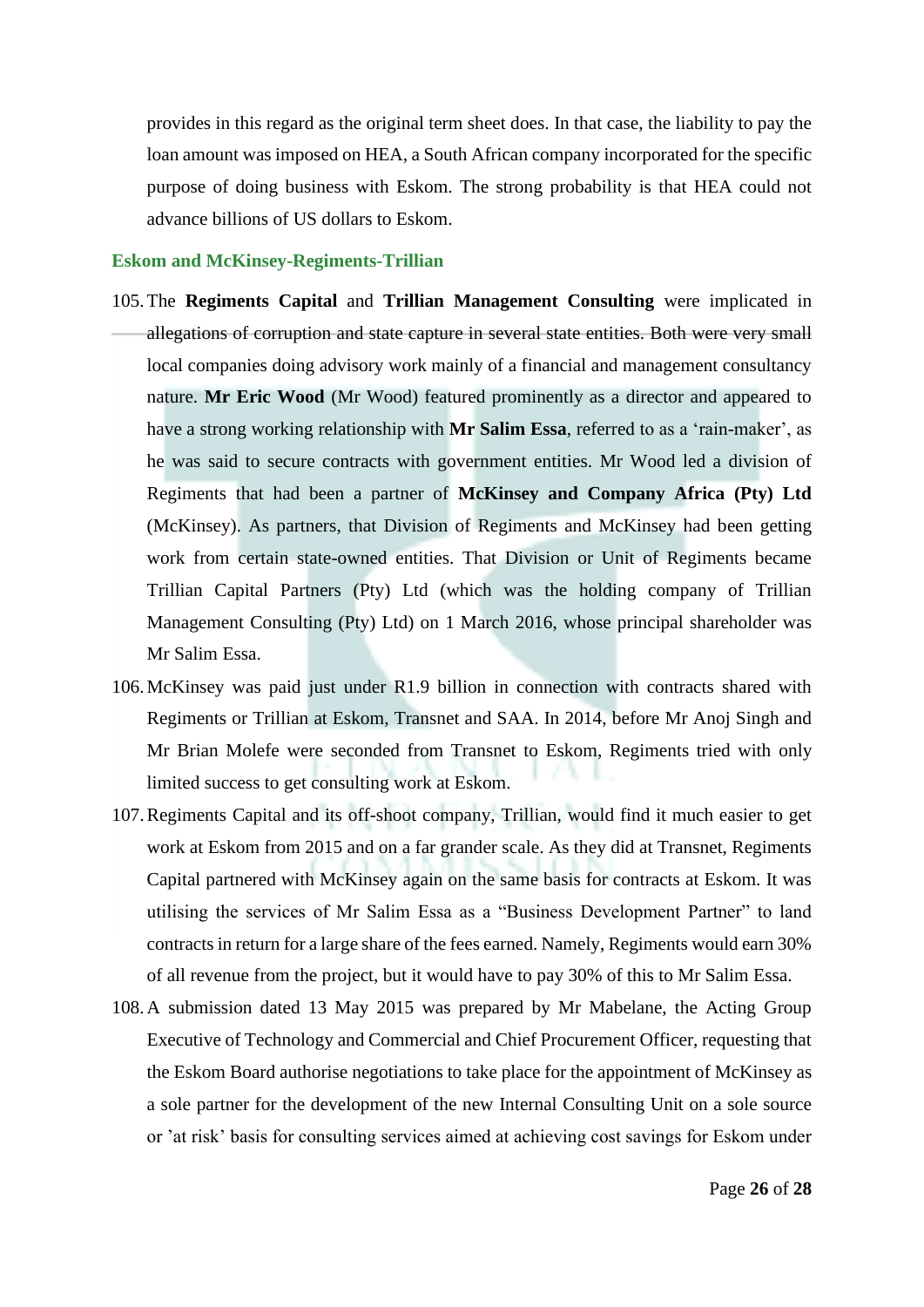a Master Service Agreement. On 21 October 2015, the Board Tender Committee approved a submission authorising the Eskom team to conclude the negotiations with the MSA.

- 109.The submission stated that if the contract value exceeded R1.2 billion, it would need to be reported to the Minister of Public Enterprises. This was never done. The MSA was described as having an "R0.0" costed Budget. This reflected that it was supposed to be 'self-funding' from savings that were to be made and never attempted to provide any valuation or place any cap on the payments that could be made under the contract, which was against National Treasury regulations. The submission sought approval for a R475 million down-payment to be made upfront to McKinsey, despite the lack of Budget and the fact that the risk-based approach was supposed to mean that payment would only be made if Eskom realised actual savings.
- 110. Further, this meant that Eskom would be making payment without having received any service yet from McKinsey. No approval was ever sought nor obtained from the National Treasury for the MSA. The MSA contract was later terminated in 2016.
- 111.Whilst the MSA was finalised, a second contract (for the Corporate Plan) that was also mired in irregularities was concluded. With the negotiations for the MSA dragging on in 2015, Eskom sought to put a second, short-term contract in place with McKinsey "for urgent finance work". This was also done via sole-sourcing, but this time for a fixed price that was not to exceed R98,977,024.08. One of the irregularities includes the gap analysis required by Treasury to justify the Corporate Plan contract, which was not done. The Corporate Plan was meant to be undertaken by Regiments, the partner of McKinsey.
- 112.Trillian Management Consultancy (Pty) Ltd (TMC), which is a subsidiary of Trillian (a division of Regiments), invoiced for the work on the Corporate Plan on 3 February 2016. They were paid R 30.6 million, although TMC only had two employees at the time, and neither of them had done billable work in respect of Eskom during this time (January to February 2016). Regiments were not paid for the work under the Corporate Plan – payment went to Trillian, although Eskom had not reached a contractual agreement with Trillian.
- 113.Eskom compensated not only McKinsey but also Trillian for the time spent on the MSA and compensation for the early cancellation. Between August 2016 and February 2017, Eskom made payments totalling just under R1.6 billion to McKinsey and Trillian for a purported MSA contract backdated after termination.